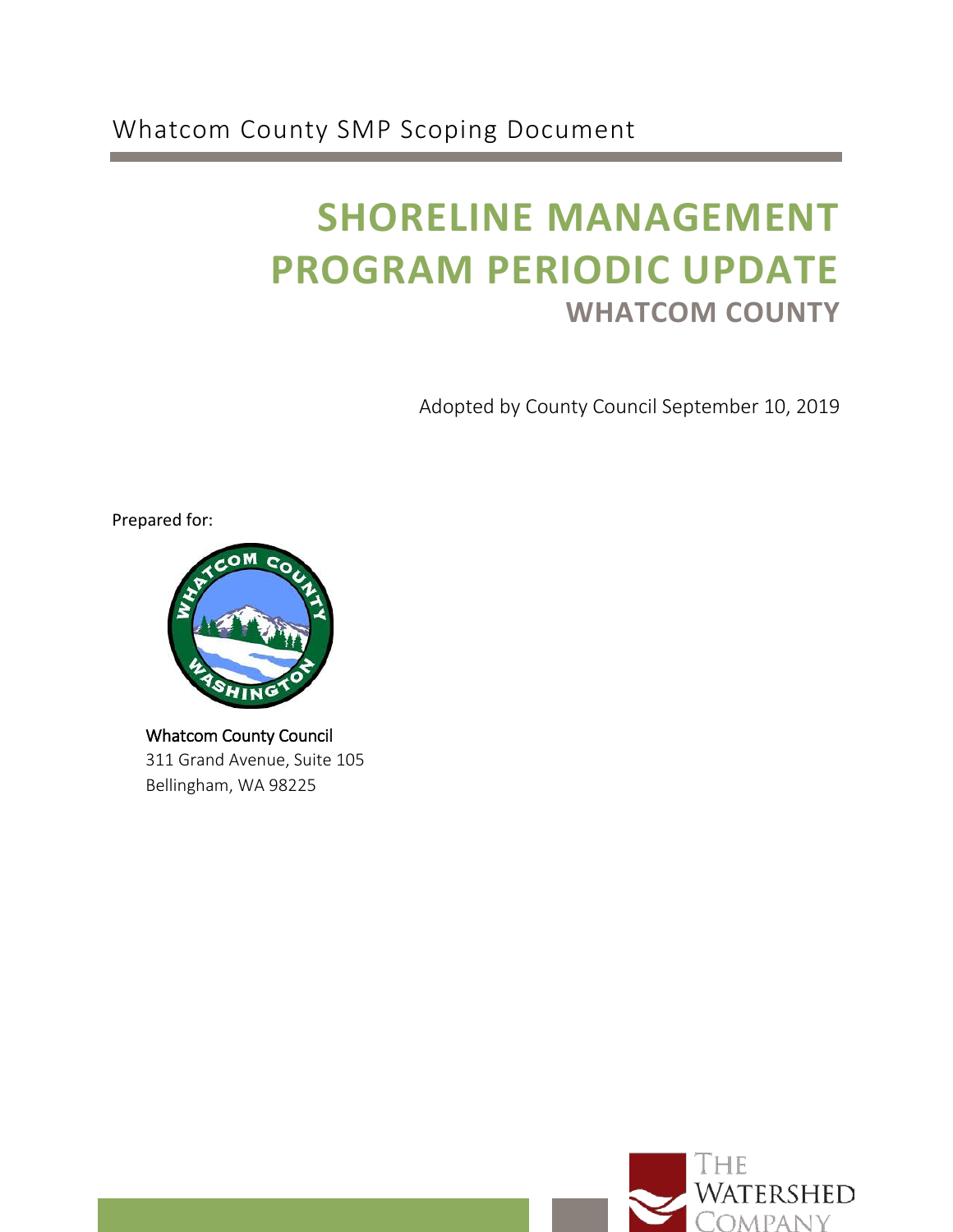

750 Sixth Street South Kirkland, WA 98033

 $p$  425.822.5242 f 425.827.8136

**[watershedco.com](https://www.watershedco.com/)**

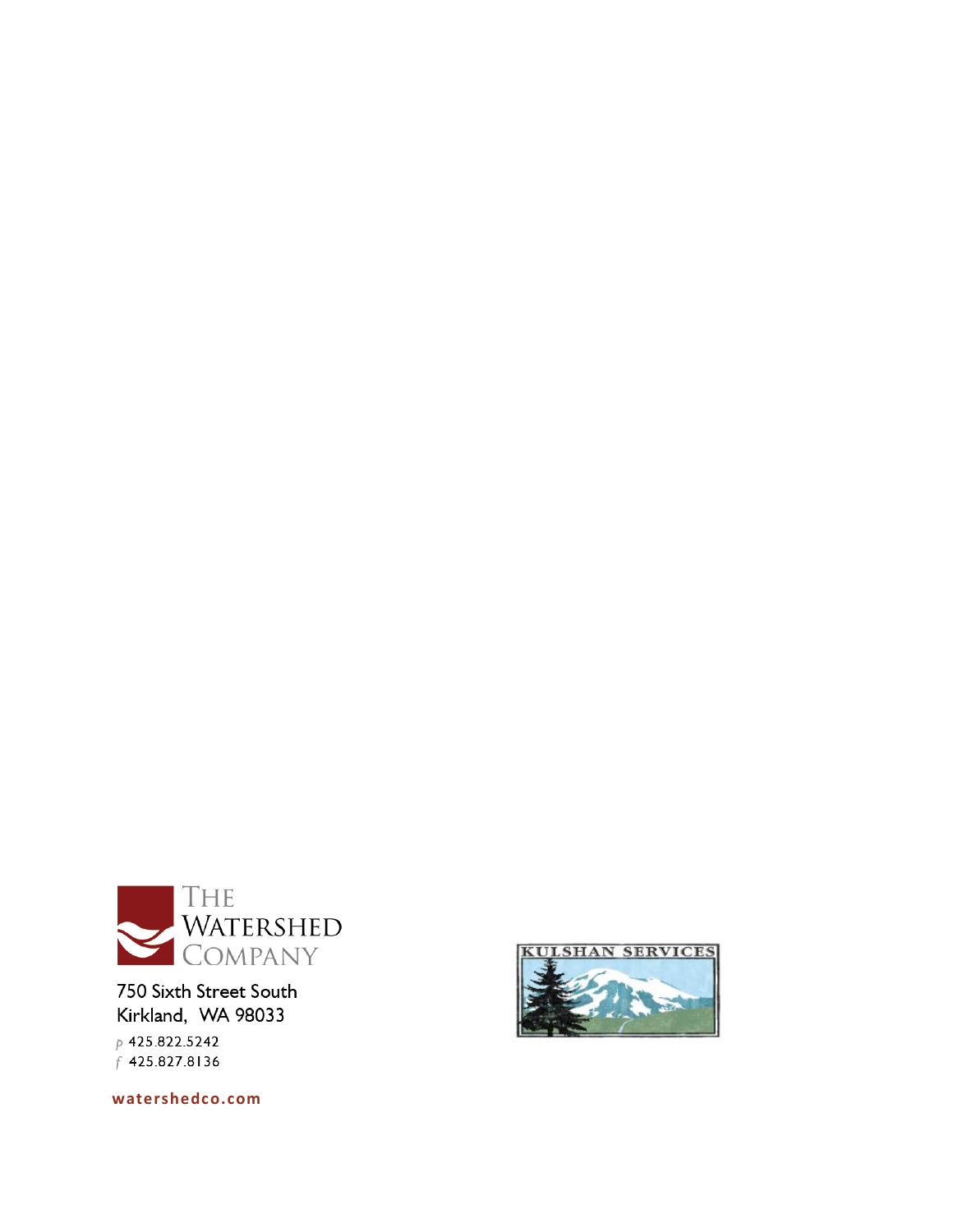## Table of Contents

|    | 1.1 |  |  |  |  |  |
|----|-----|--|--|--|--|--|
|    |     |  |  |  |  |  |
|    | 1.3 |  |  |  |  |  |
|    |     |  |  |  |  |  |
| 3. |     |  |  |  |  |  |
|    |     |  |  |  |  |  |

[Appendix A:](#page-16-0) Public Comments Recived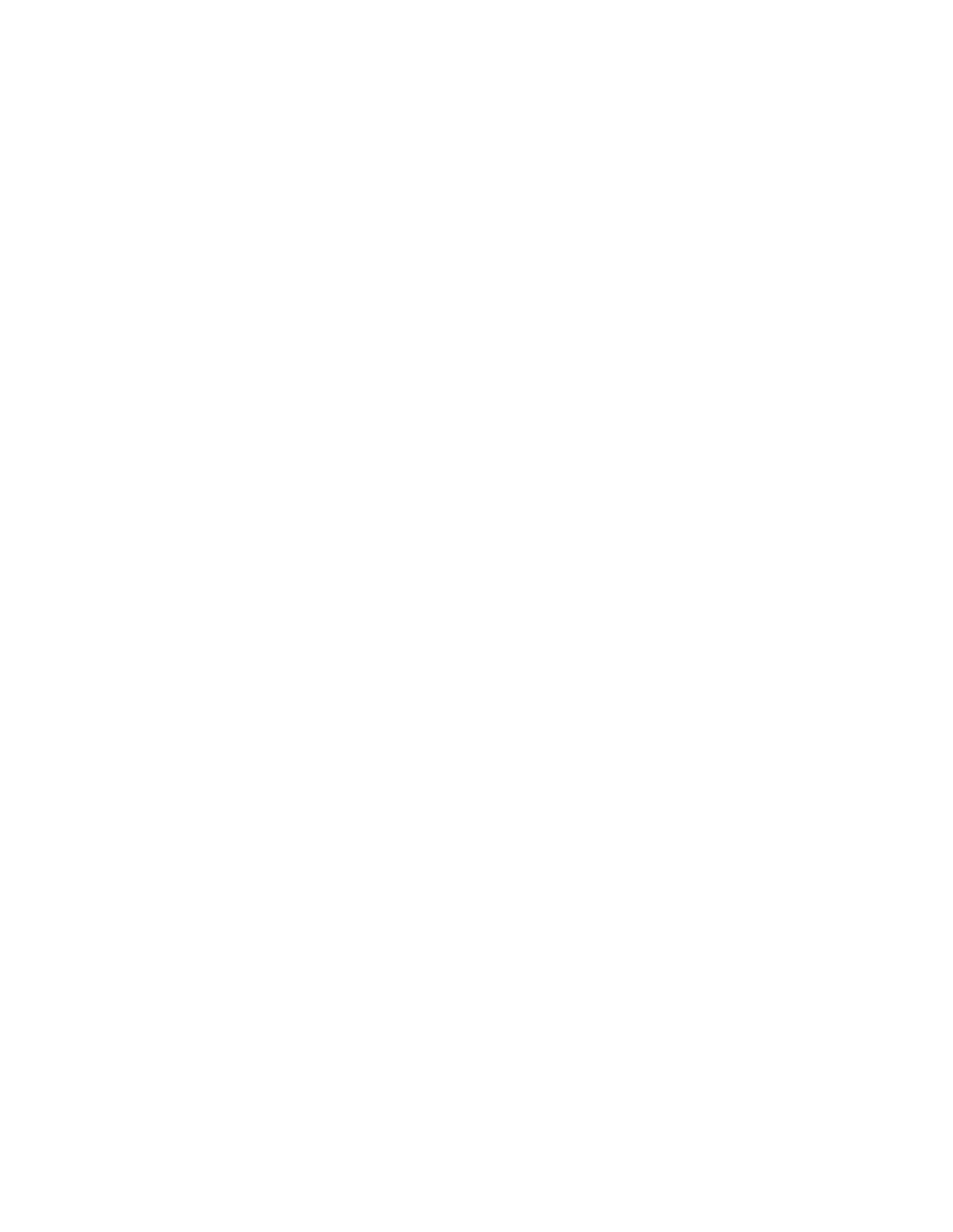## <span id="page-4-0"></span>1. Introduction

### <span id="page-4-1"></span>1.1 Background

Whatcom County (County) is undertaking a periodic review of its Shoreline Management Program (SMP), as required by the Washington State Shoreline Management Act, RCW 90.58.080(4). The Shoreline Management Act (SMA) requires each SMP be reviewed, and revised if needed, on an eight-year schedule established by the state Legislature. The review ensures the SMP stays current with changes in laws and rules, remains consistent with other County plans and regulations, and is responsive to changed circumstances, new information and improved data.

The County adopted its current SMP in 2007 (Ordinance No. 2007-017; approved by Ecology in 2008) through a comprehensive update process, which included an inventory and characterization of shoreline land use and ecological conditions (otherwise known as the "baseline condition"), a shoreline restoration plan, and an evaluation of cumulative impacts to ensure implementation of the SMP would result in no net loss of shoreline ecological functions.

Since then, the Council has amended the SMP numerous times, though those amendments were fairly minor in nature, addressing specific issues. The SMP was most recently amended in 2019 to adopt by reference the 2017 Critical Areas Ordinance (CAO).

### <span id="page-4-2"></span>1.2 Periodic Update Requirements

This periodic update is not required to: re-evaluate the ecological baseline that was established as part of the 2007 comprehensive update; extensively assess no net loss criteria other than to ensure that proposed amendments do not result in degradation of the baseline condition; or change shoreline jurisdiction or environment designations, unless deemed appropriate and necessary by the County.

The primary requirement of the periodic update process is to ensure that the SMP remains consistent with updates to the legislative requirements of the SMA. The Washington State Department of Ecology (Ecology) provides a list of legislative amendments which have taken effect between 2007 and 2017 as a Periodic Review Checklist*.* In general, mandatory changes to the draft SMP are minor in nature. The majority of them address revised rules with regard to SMP applicability, including updated exemption thresholds and definitions.

The periodic update process also provides an opportunity to review the SMP for consistency with the County's Comprehensive Plan and development regulations, including critical areas regulations. The County's current SMP regulates critical areas in the shoreline jurisdiction by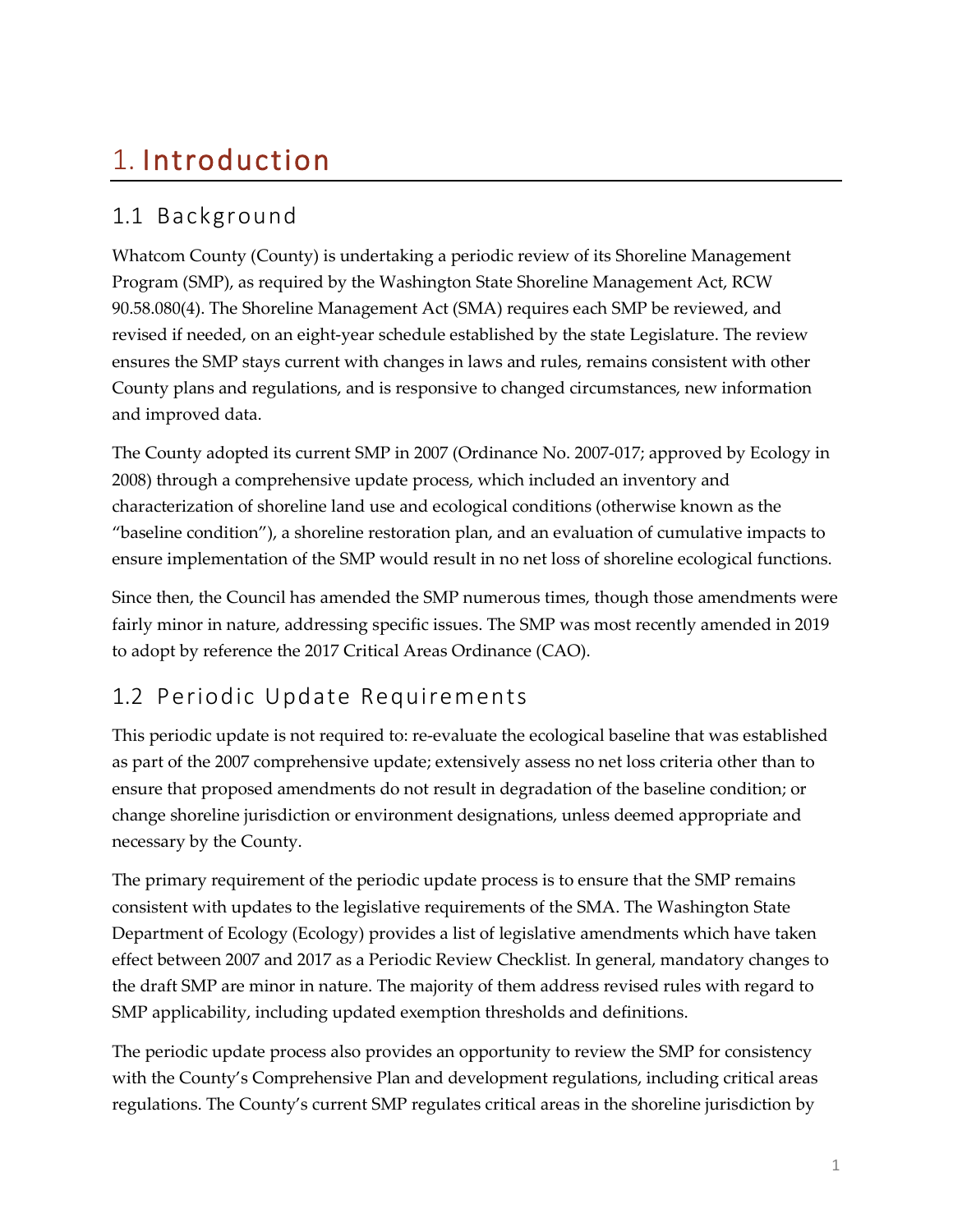adopting by reference as part of the SMP the County's CAO as adopted in 2017 (Ordinance No. 2017-077) and codified in Chapter 16.16 of the WCC.

The County's Comprehensive Plan and other development regulations were reviewed for consistency with the SMP. No required changes were identified, though there are some recommended amendments.

The periodic review process also represents an opportunity to revise and improve the overall functionality, clarity, and usability of the SMP, for both the public and County staff. This includes clarifying permit processes and requirements, improving the overall organization and clarity of the document, and ensuring consistency with Title 20 (zoning). County staff has reviewed the SMP and noted several areas in need of amendment. These areas are noted in Section 2.

#### <span id="page-5-0"></span>1.3 Scoping Document Framework

This scoping document is intended to provide the Whatcom County Council (Council) with an overview of **required** amendments of the SMP Periodic Update, **recommended** actions to improve consistency with state law and other County policies and codes, and other optional items that the County may wish to address. The discussions included in the body of this report are intended to assist the Council with decisions about the scope of the County's SMP update. A complete list of all public comments received at the open houses and through email (through 7/12/19) is included in Appendix A for reference.

Where potential revision actions are identified, they are classified as follows:

- "**Required**" indicates amendments that are required for consistency with state laws.
- "**Recommended**" indicates amendments that are not strictly required but would improve consistency with state laws or local regulations, or would improve organization, functionality, and overall consistency and understanding of the SMP.
- <span id="page-5-1"></span>• "**Not recommended**" indicates where the County's SMP is already consistent with state laws, the specific revision is not applicable to the County, or implementation would be inconsistent with the Shoreline Management Act.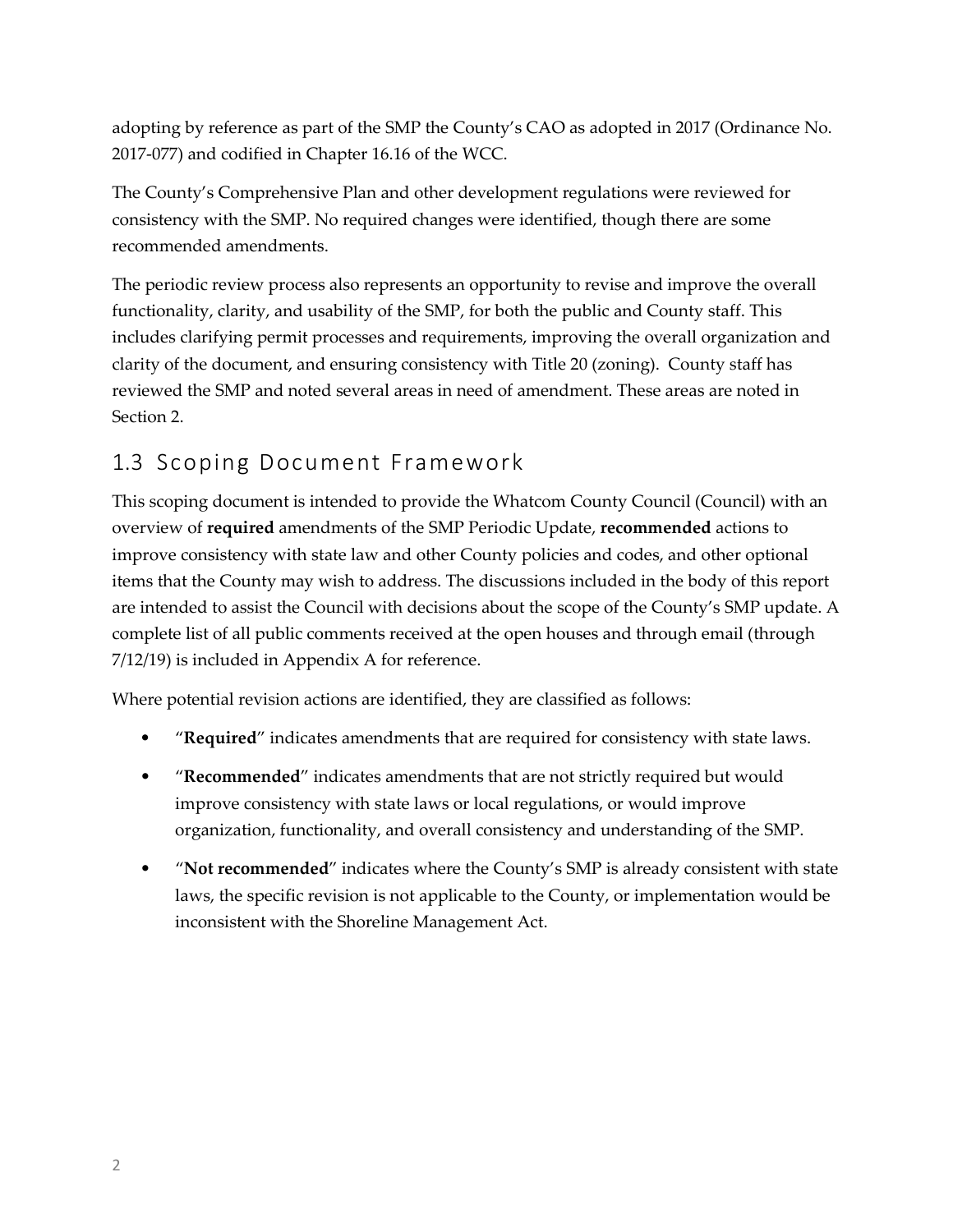## 2. Required & Recommended Amendments

The following table shows those issues the Planning Commission and staff recommends for inclusion in the scope of this Shoreline Management Plan Periodic Update.

Required changes to the draft SMP are minor in nature. The majority of them address revised rules with regard to SMP applicability, including updated exemption thresholds and definitions, as required through recent amendments to state laws.

In addition to the required amendments, the County may elect to make other substantive amendments. Staff has compiled a list of recommended amendments based on public comments, direction from Council, suggestions from other County departments, and interactions with permit applicants over the past several years.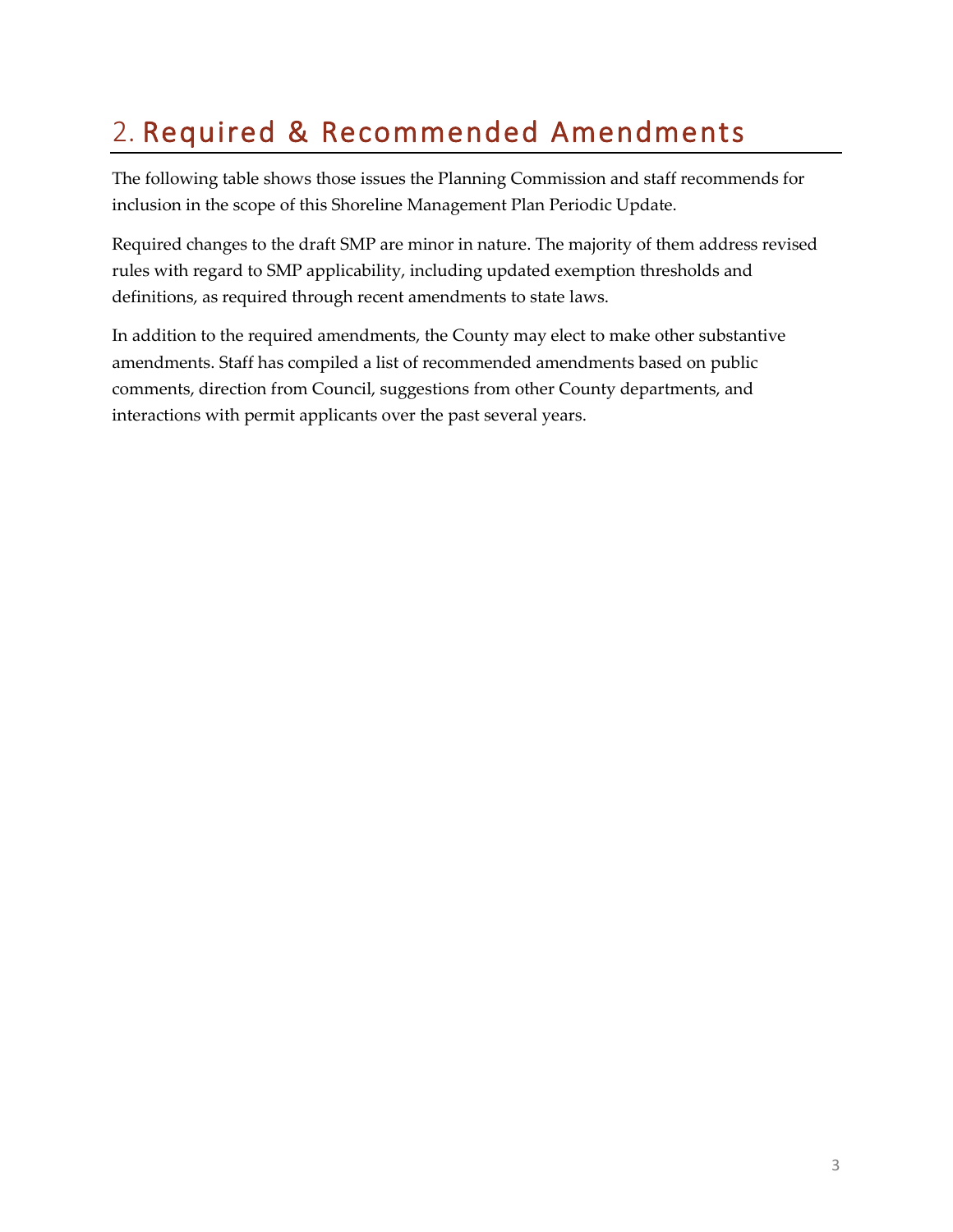# Table 1: Issues Recommended to Be Included in Scope

| #              | <b>Topic</b>           | <b>Recommended Action</b>                                                                         | <b>Originator</b> |
|----------------|------------------------|---------------------------------------------------------------------------------------------------|-------------------|
| $\mathbf{1}$   | Consistency with State | . Revise language to cite updated substantial development cost threshold or to rely solely on     | State             |
|                | law (required          | reference to WAC 173-27-040 for exemptions to substantial development permitting.                 |                   |
|                | amendments)            | . Revise the definition of "Development" to clarify that development does not include             |                   |
|                |                        | dismantling or removing structures. Example language from Ecology is available.                   |                   |
|                |                        | • Add reference to statutory exceptions to local review to the SMP. Revise or remove existing     |                   |
|                |                        | references to remedial actions and projects certified pursuant to RCW 80.50 to clarify their      |                   |
|                |                        | status as exceptions to local review under the SMA.                                               |                   |
|                |                        | • Revise language to include shoreline permit exemption for retrofitting existing structures to   |                   |
|                |                        | comply with the ADA or to rely solely on reference to WAC 173-27-040 for exemptions to            |                   |
|                |                        | substantial development permitting.                                                               |                   |
|                |                        | • Revise language in the SMP to cite the updated cost thresholds for dock construction or to rely |                   |
|                |                        | solely on reference to WAC 173-27-040 for exemptions to substantial development permitting.       |                   |
|                |                        | . Revise the SMP Aquaculture provisions for consistency with WAC 173-26-241(3)(b).                |                   |
|                |                        | . Revise the SMP to clarify that the effective date of SMP amendments is 14 days from notice of   |                   |
|                |                        | final approval by Ecology.                                                                        |                   |
|                |                        | • Review the SMP for consistency with 2003 SMP Guidelines and make any necessary changes          |                   |
| $\overline{2}$ | Consistency with State | • Revise the SMP for consistency with Ecology's updated permit filing procedures.                 | State             |
|                | law                    | . Revise language to clarify that forest practices that involve only timber cutting are not SMA   |                   |
|                |                        | "developments" and do not require Shoreline Substantial Development Permits.                      |                   |
|                |                        | • Revise language in Section 23.50.040 to clarify that the SMA does not apply to lands under      |                   |
|                |                        | exclusive federal jurisdiction. Example language from Ecology is available.                       |                   |
|                |                        | • Update definitions to include distinct definitions for "nonconforming use," "nonconforming      |                   |
|                |                        | structure," and "nonconforming development" in accordance with WAC 173-27-080.                    |                   |
|                |                        | • Define special procedures for WSDOT projects per WAC 173-27-125.                                |                   |
|                |                        | • Incorporate reference to WAC 173-27-215 for criteria and procedures for instances in which a    |                   |
|                |                        | shoreline restoration project creates a shift in OHWM.                                            |                   |
|                |                        | • Revise definition of "Floodway" for complete consistency with Ecology's recommended             |                   |
|                |                        | language.                                                                                         |                   |
|                |                        | . Update list and maps of streams and lakes that are in shoreline jurisdiction as necessary.      |                   |
|                |                        | • Revise the SMP to include the required provisions in WAC 173-26-221(2)(c)(ii)(B), (C), and (D). |                   |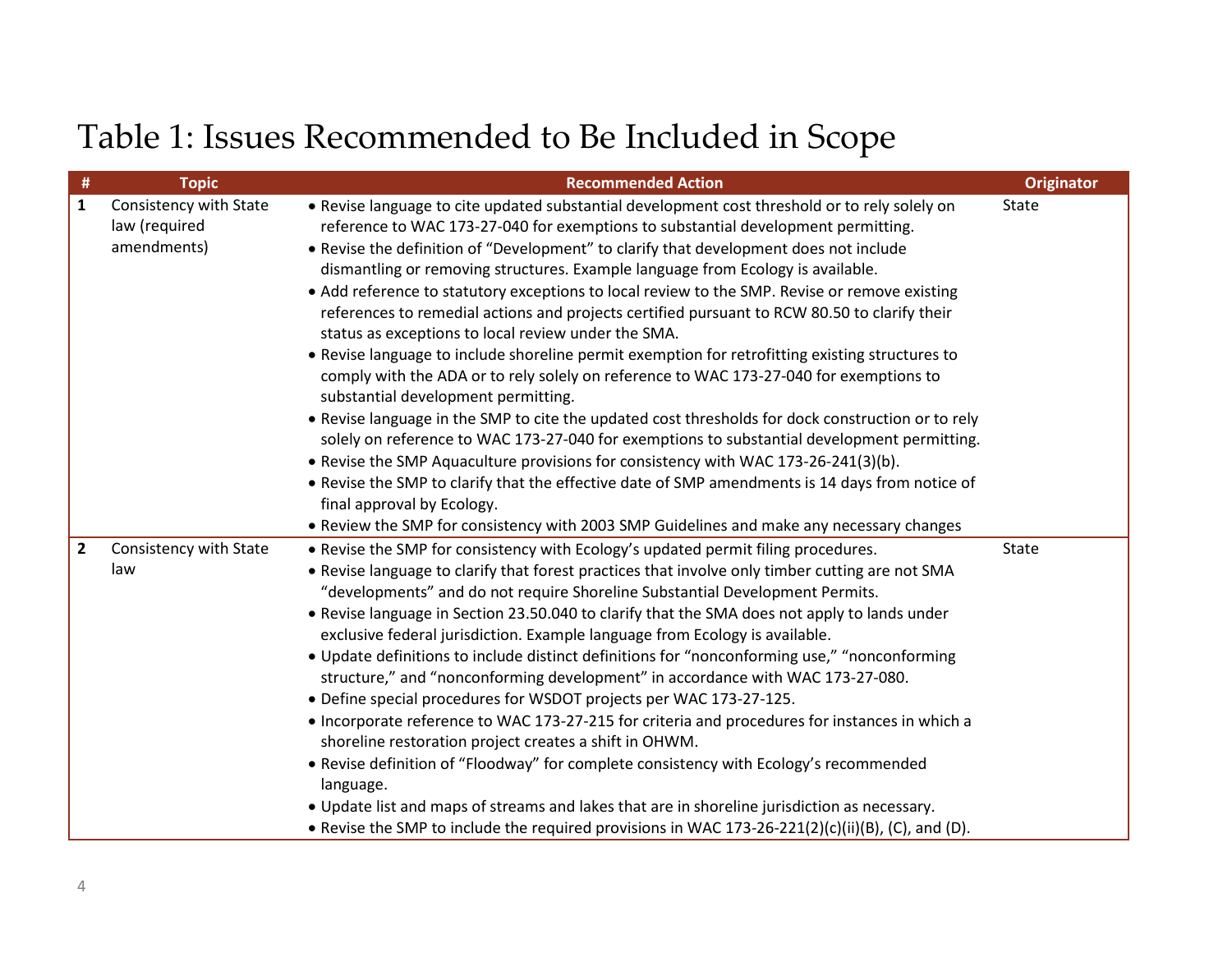| #  | <b>Topic</b>                                                                                                         | <b>Recommended Action</b>                                                                                                                                                                                                                                                                                                                                                                                                            | <b>Originator</b>                                        |
|----|----------------------------------------------------------------------------------------------------------------------|--------------------------------------------------------------------------------------------------------------------------------------------------------------------------------------------------------------------------------------------------------------------------------------------------------------------------------------------------------------------------------------------------------------------------------------|----------------------------------------------------------|
| 3  | Consistency with CAO<br>(WCC 16.16)                                                                                  | • Ensure Council changes regarding standards for view preservation in the CAO are reflected in<br>the SMP.                                                                                                                                                                                                                                                                                                                           | Public                                                   |
| 4  | Consistency with Land<br>Use procedures (Title 22)                                                                   | . Update SMP to align with recently adopted Title 22 permit procedures.                                                                                                                                                                                                                                                                                                                                                              | <b>WC PDS</b>                                            |
| 5  | Consistency with<br><b>Shoreline Management</b><br>Act (RCW 90.58) and<br>2003 SMP Update<br>Guidelines (WAC 173-26) | • Clarify permit review no net loss analysis<br>• Clarify development mitigation requirements.<br>• Align appeal procedures with State statutes.<br>• Shoreline permit review (Exemption, Substantial, Conditional Use, or Variance) should reflect<br>State statutes and level of review required.<br>. Align Use standards with State statutes.<br>• Incorporate improved permit streamlining for priority salmon recovery project | <b>WC PDS</b><br>Salmon<br><b>Recovery Staff</b><br>Team |
| 6  | Climate Change/Sea<br>Level Rise                                                                                     | • Develop and/or strengthen policies regarding climate change/sea level rise, including the<br>incorporation and use of new data (as it becomes available), to review and revise, if warranted,<br>shoreline use regulations.                                                                                                                                                                                                        | Climate Impact<br>Advisory<br>Committee &<br>Public      |
| 7  | Definitions                                                                                                          | • Add definitions for common words with a specific meaning in the SMP.<br>• Add definitions for regional, local, and accessory utilities. Ensure consistency with Zoning.<br>• Define a single use dock and joint use dock.                                                                                                                                                                                                          | <b>WC PDS</b>                                            |
| 8  | Habitat                                                                                                              | • Reference WDFW and DNR's Shore Friendly Program<br>• Consider strengthening ecological connectivity and wildlife corridor requirements.<br>• Consider ways to improve protections for salmon and forage fish habitat.<br>• Clarify functional disconnect standards for protection of Fish & Wildlife Habitat Conservation<br>Areas                                                                                                 | Wildlife<br>Advisory<br>Committee &<br>Public            |
| 9  | Layout and Structure of<br>the SMP                                                                                   | • Reorganize the SMP, putting the background information, discussions, and goals and policies<br>into the Comprehensive Plan as a chapter<br>• Simplify the language as much as possible and remove redundancies                                                                                                                                                                                                                     | <b>WC PDS</b>                                            |
| 10 | Nonconforming                                                                                                        | • Ensure consistency with Zoning, CAO, and SMP regarding nonconforming uses and structures.<br>• Add standards for nonconforming structures to meet current construction standards.<br>• Address nonconforming expansion dimensional standards.<br>• Clarify administratively approved single-family dimensional standards.                                                                                                          | <b>WC PDS</b>                                            |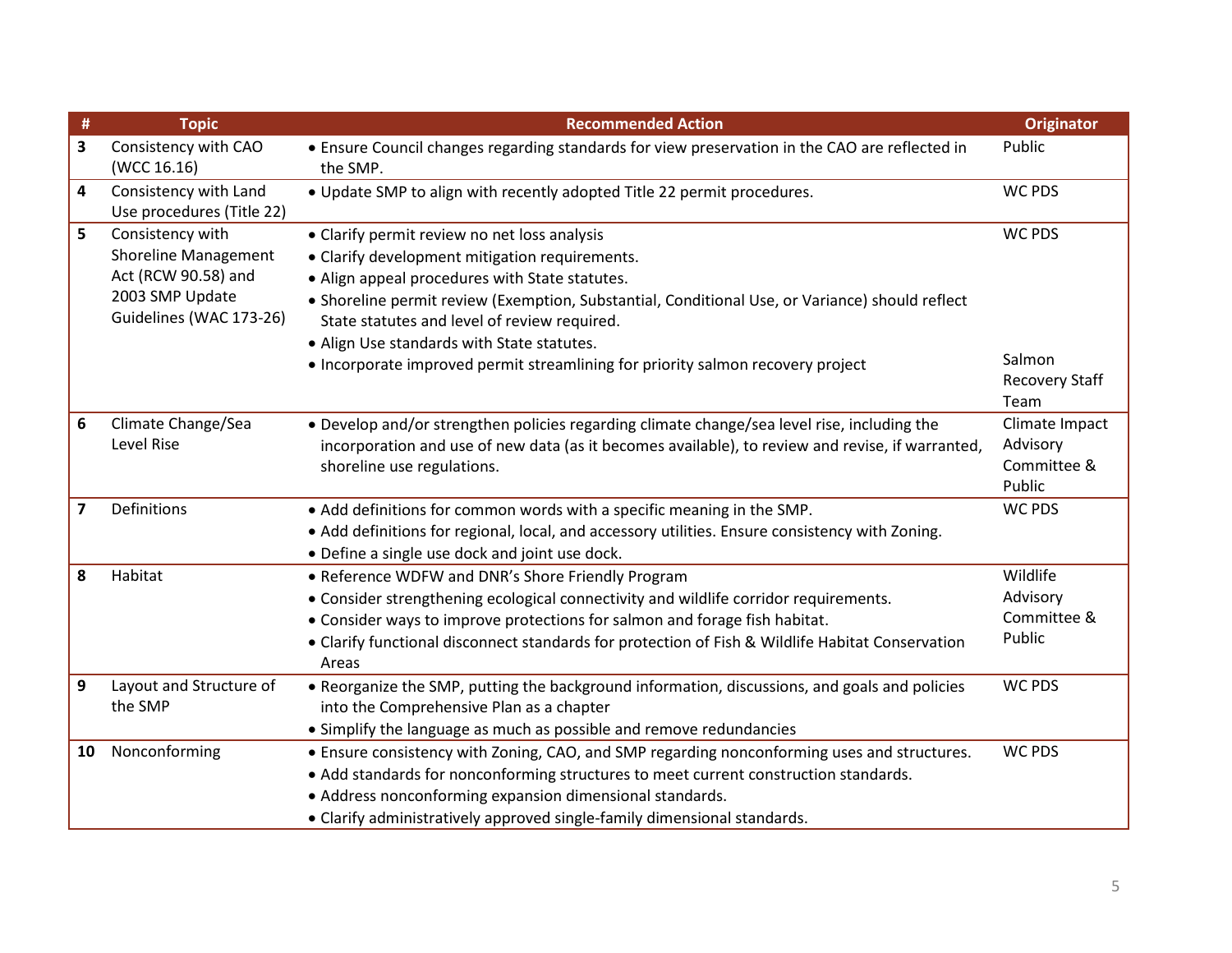| #  | <b>Topic</b>                   | <b>Recommended Action</b>                                                                                                 | <b>Originator</b> |
|----|--------------------------------|---------------------------------------------------------------------------------------------------------------------------|-------------------|
| 11 | <b>Overwater Structures</b>    | • Add dimensional standards for overall square footage.                                                                   | <b>WC PDS</b>     |
|    |                                | · Add shared moorage standards.                                                                                           |                   |
| 12 | Permitting                     | • Consider simplifying utility repair and maintenance permitting.                                                         | Public            |
|    |                                | • Add a reference to the Swift Creek Sediment Management Action Plan so as to clarify                                     |                   |
|    |                                | permitting procedures for actions necessitated by this plan.                                                              |                   |
| 13 | <b>Public Access</b>           | • Clarify standards for construction in the aquatic designation (work occurring in the water)                             | <b>WC Parks</b>   |
|    |                                | • Add ADA standards consistent with federal statutes                                                                      |                   |
|    |                                | • Consider revising dimensions for stairs and walkways located within the shoreline or critical                           |                   |
|    |                                | area buffers to accommodate public trails.                                                                                |                   |
|    |                                | • Consider amending trail location standards to allow trails to be located closer than in the outer                       |                   |
|    |                                | 50% of a critical area buffer.                                                                                            |                   |
| 14 | <b>Shoreline Designations</b>  | • Consider changing the shoreline designation for certain, more urban parks to an urban                                   | <b>WC Parks</b>   |
|    |                                | designation.                                                                                                              |                   |
| 15 | Shoreline Jurisdiction         | . Revise the Shoreline Jurisdiction and Environment Designation maps to conform to the latest                             | <b>WC PDS</b>     |
|    | and Environment                | FEMA FIRM maps                                                                                                            |                   |
|    | <b>Designation Maps</b>        |                                                                                                                           |                   |
| 16 | <b>Shoreline Modifications</b> | • Review for consistency with the 2SHB 1579 regarding HPAs, and with State guidelines regarding                           | Public            |
|    |                                | prioritizing living shorelines over hardscape solutions.                                                                  | <b>WC Parks</b>   |
|    |                                | • Consider allowing interpretive, wayfinding, safety, and park identification signs, based on park                        |                   |
|    |                                | standards.                                                                                                                |                   |
| 17 | <b>Shoreline Uses</b>          | . Revise as necessary any SMP policies or regulations pertaining to the Cherry Point area as<br>directed by Council.      | Council           |
|    |                                | • Revise as necessary any SMP policies or regulations pertaining to sand and gravel extraction as<br>directed by Council. | Council           |
|    |                                | . Ensure internal consistency with allowed uses in the code and the Use Table.                                            | <b>WC PDS</b>     |
|    |                                | • Modify the accessory structure height standards.                                                                        | <b>WC PDS</b>     |
|    |                                | • Add standards for retaining walls.                                                                                      | <b>WC PDS</b>     |
|    |                                | . Update Memorandum of Understanding with Department of Archaeology and Historic                                          | <b>WC PDS</b>     |
|    |                                | Preservation.                                                                                                             |                   |
|    |                                | • Clarify Forest Practice standards.                                                                                      | <b>WC PDS</b>     |
|    |                                | • Add temporary use standards.                                                                                            | <b>WC PDS</b>     |
|    |                                | • Clarify utility standards for regional, local, and accessory.                                                           | WC PDS            |
|    |                                | • Add standards for live-aboards in marinas                                                                               | <b>WC PDS</b>     |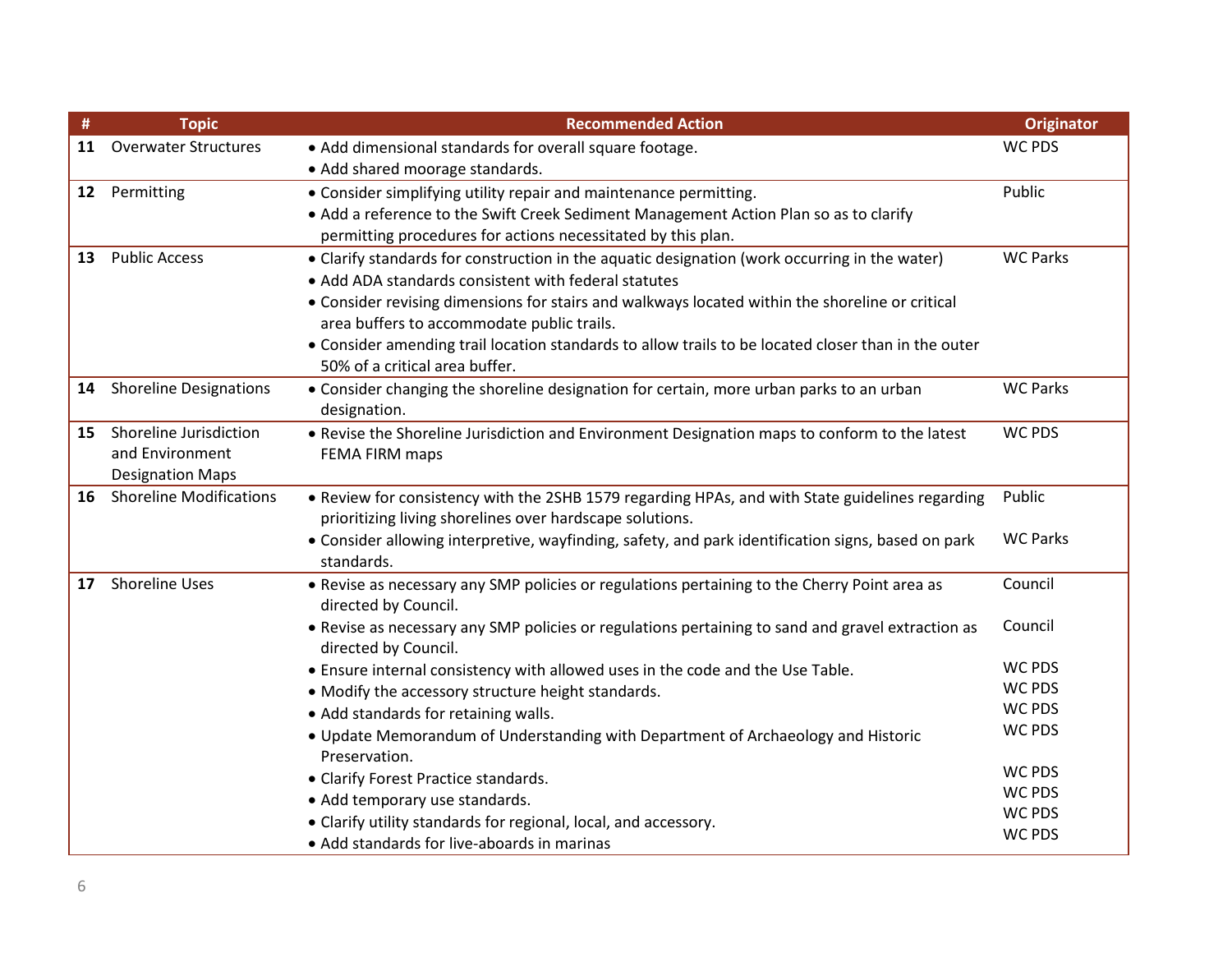| #  | <b>Topic</b>               | <b>Recommended Action</b>                                                                                                                                                                                                                                                                                                                                                                                                                                                                                             | <b>Originator</b>                             |
|----|----------------------------|-----------------------------------------------------------------------------------------------------------------------------------------------------------------------------------------------------------------------------------------------------------------------------------------------------------------------------------------------------------------------------------------------------------------------------------------------------------------------------------------------------------------------|-----------------------------------------------|
| 18 | Shoreline Setbacks/        | . Update vegetation conservation standards to prefer limbing over removal.                                                                                                                                                                                                                                                                                                                                                                                                                                            | <b>WC Parks</b>                               |
|    | <b>Riparian Management</b> | • Provide incentives to enhance Fish and Wildlife Habitat Conservation Areas (FWHCA).                                                                                                                                                                                                                                                                                                                                                                                                                                 | Public                                        |
|    |                            | • Clarify setback standards for protection of views to and from the water.                                                                                                                                                                                                                                                                                                                                                                                                                                            | WC PDS                                        |
| 19 | <b>Water Quality</b>       | • Include language/policies about the importance of Lake Whatcom as the source of drinking<br>water for most of the County and the water quality improvement plan (TMDL).                                                                                                                                                                                                                                                                                                                                             | Public                                        |
| 20 | Wetland buffers            | . PDS will conduct a parallel process, convening a group of local wetland consultants, to consider<br>revisions to the CAO regulations regarding wetland habitat function score break points, buffer<br>widths, reduction, averaging to meet DOE guidelines, and having buffers based on habitat<br>performance instead of static/standard buffers. If they complete this work in time, it can be<br>incorporated into this update; otherwise it can follow.                                                          | <b>State</b>                                  |
| 21 | Marine Resource Lands      | • Consider adding a Marine Resource Lands policy section as developed by the Marine Resources<br>Committee                                                                                                                                                                                                                                                                                                                                                                                                            | Marine<br>Resources<br>Committee &<br>Council |
| 22 | No Net Loss                | • Prepare a No Net Loss technical memo:<br>Explaining how NNL is being achieved in this update,<br>$\circ$<br>Outlining a strategy for monitoring key indicators,<br>O<br>Reporting regularly to Council the results of PDS's Permit Implementation and<br>O<br>Effectiveness monitoring program,<br>Reporting progress on our Restoration Plan, and<br>$\circ$<br>Reviewing the 2006 Parametrix shoreline environmental designation recommendations<br>$\circ$<br>for consistency with the current SMP designations. | Council                                       |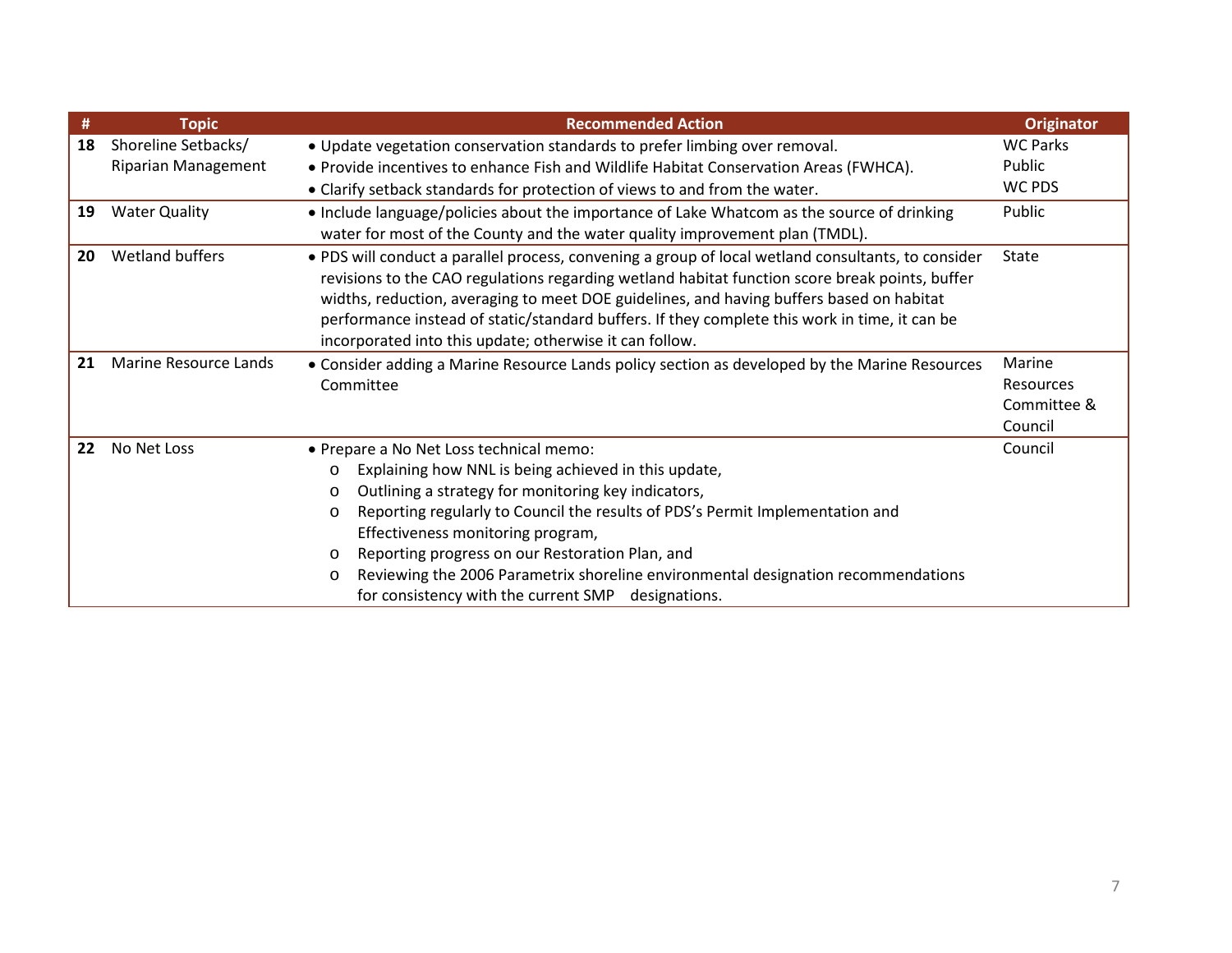## <span id="page-11-0"></span>3. Issues Not Recommended to Be Included in Scope

The following table shows those issues the Planning Commission and staff recommends not be included in the scope of this Shoreline Management Plan Periodic Update.

There have been are several amendments to state law that either don't pertain to Whatcom County or that are adequately covered in the Washington Administrative Code. These are not proposed to be addressed.

Additionally, commenters have made several suggestions that staff does not believe are warranted or consistent with the Shoreline Management Act, that may be better addressed through other means, or are beyond the scope, budget, or schedule required of the update.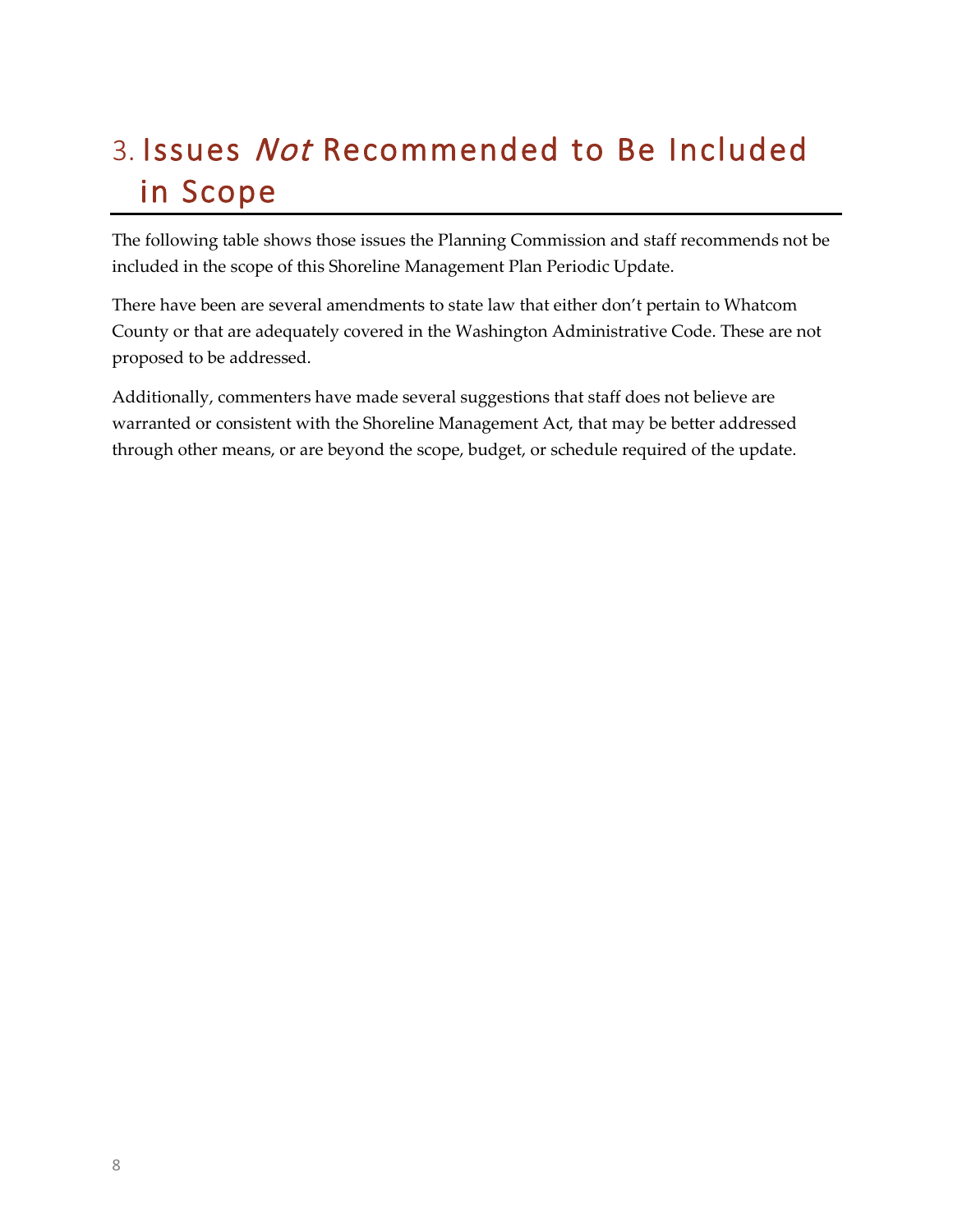# Table 2: Issues Recommended to *Not* Be Included in Scope

| #  | <b>Topic</b>   | <b>Potential/Requested Action</b>                                       | <b>Originator</b> | <b>Recommendation</b>                                          |
|----|----------------|-------------------------------------------------------------------------|-------------------|----------------------------------------------------------------|
| 23 | Consistency    | Clarify the scope and process for conducting                            | <b>State</b>      | Not recommended; already in the WAC.                           |
|    | with State law | periodic reviews.                                                       |                   |                                                                |
| 24 | Consistency    | Include the optional SMP amendment process                              | <b>State</b>      | Not recommended; already in the WAC.                           |
|    | with State law | that allows for a shared local/ state public                            |                   |                                                                |
|    |                | comment period.                                                         |                   |                                                                |
| 25 | Consistency    | Specify the submittal process of proposed SMP                           | <b>State</b>      | Not recommended; already in the WAC.                           |
|    | with State law | amendments to Ecology.                                                  |                   |                                                                |
| 26 | Consistency    | Add a new definition and policy for floating on-                        | <b>State</b>      | Not recommended. The SMP prohibits new floating on-water       |
|    | with State law | water residences legally established before                             |                   | residences and there are no legally existing floating homes in |
|    |                | $7/1/14$ .                                                              |                   | Whatcom County.                                                |
| 27 | Consistency    | Classify existing legally established residential                       | <b>State</b>      | Not recommended. Though a home may have been conforming        |
|    | with State law | structures as conforming                                                |                   | when built, they may not be under today's rules.               |
| 28 | Consistency    | Add moratoria authority and procedures                                  | <b>State</b>      | Not recommended; already in the WAC.                           |
|    | with State law |                                                                         |                   |                                                                |
| 30 | Ecological     | • Show how County is meeting NNL (more                                  | Public            | Not recommended. No net loss is the standard per the SMP       |
|    | Function       | monitoring).                                                            |                   | Guidelines and a periodic update does not require a            |
|    |                | • Consider a 'net ecological gain' policy instead.                      |                   | reassessment of no net loss or an evaluation of performance.   |
|    |                | • Establish quantitative ways to evaluate                               |                   | This will need to be done during a comprehensive update.       |
|    |                | development permits in terms of no net loss.                            |                   | However, some of this may be addressed via the                 |
|    |                | • Consider requiring the restoration of native                          |                   | recommendations regarding Vegetation Management.               |
|    |                | vegetation and vegetation conservation                                  |                   |                                                                |
|    |                | standards (lawns and turf are prohibited) for                           |                   |                                                                |
|    |                | any new building permits, expansions or                                 |                   |                                                                |
|    |                | change of use in the following areas:                                   |                   |                                                                |
|    |                | oWithin 50' of the Ordinary High-Water                                  |                   |                                                                |
|    |                | Mark (OHWM) for Lake Whatcom<br>oWithin 50' of the OHWM for other water |                   |                                                                |
|    |                |                                                                         |                   |                                                                |
|    |                | quality impaired waterbodies (via the Clean                             |                   |                                                                |
|    |                | Water Act 303(d) list)                                                  |                   |                                                                |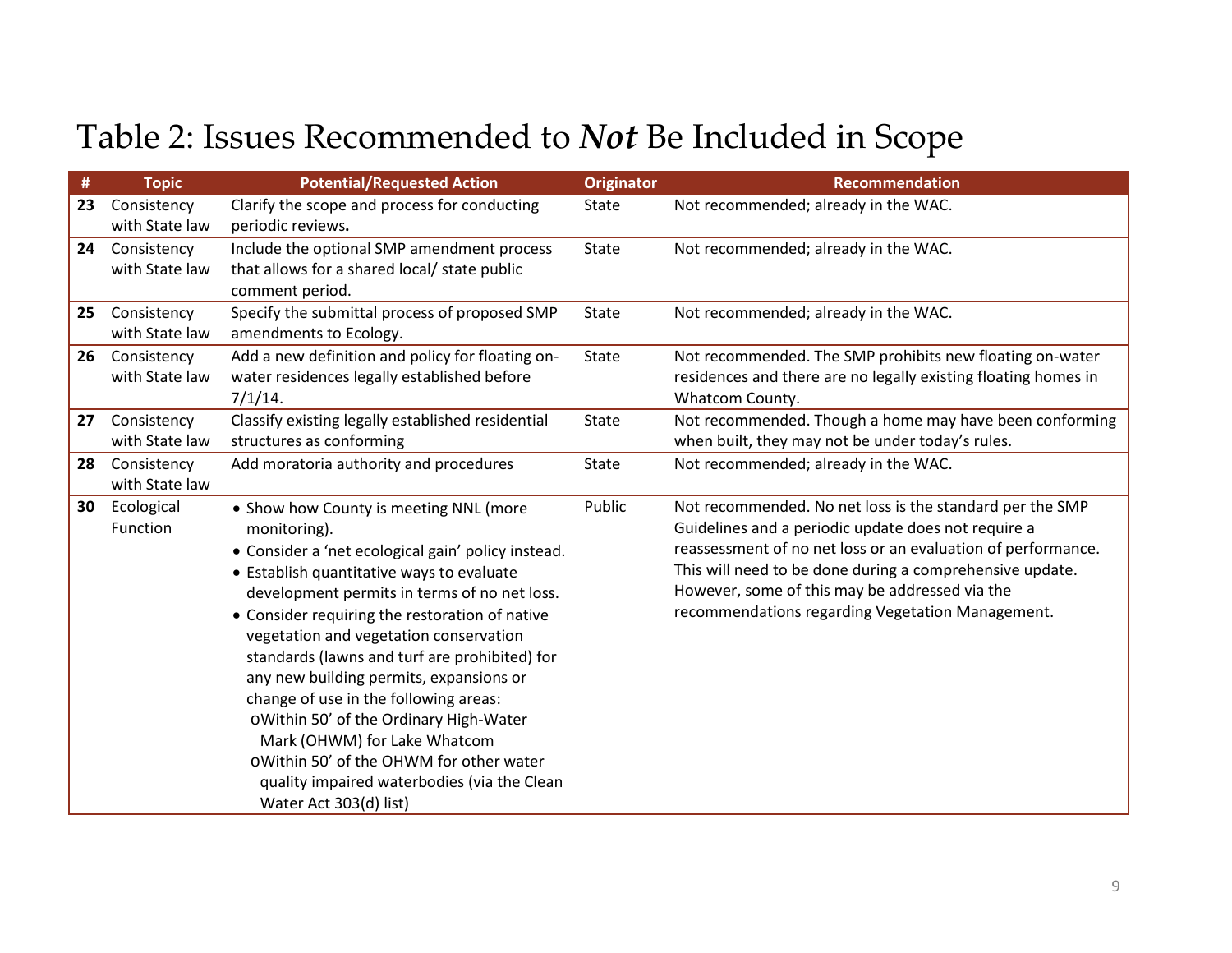| #  | <b>Topic</b>              | <b>Potential/Requested Action</b>                                                                                                                                                     | <b>Originator</b> | <b>Recommendation</b>                                                                                                                                                                                |
|----|---------------------------|---------------------------------------------------------------------------------------------------------------------------------------------------------------------------------------|-------------------|------------------------------------------------------------------------------------------------------------------------------------------------------------------------------------------------------|
| 31 | Permitting                | Limit variance provisions.                                                                                                                                                            | Public            | Not recommended; variances criteria and procedures are<br>included in the WAC.                                                                                                                       |
| 32 | Permitting                | Revise exemption permitting so that an exempt<br>project does not need a review or written<br>exemption.                                                                              | WC PW             | Not recommended. Per the SMA, exempt projects need to be<br>reviewed and a letter of exemption issued. Even if a project is<br>exempt, it must be shown to meet the rules.                           |
| 33 | Shoreline<br>Designations | Change all shoreline designations upstream of<br>Everson to "Natural."                                                                                                                | Public            | Not recommended. Amending shoreline designations is not a<br>requirement of a periodic update, and it would be costly.                                                                               |
| 34 | Shoreline Uses            | • Prohibit new overwater structures, piers,<br>docks, and wharfs over salmon and forage<br>fish habitat.<br>• Don't allow for variances.<br>• Make a conditional use on Lake Whatcom. | Public            | Not recommended. The SMA requires that we balance<br>ecological function with recreation and economic development<br>goals and access.                                                               |
| 35 | Shoreline Uses            | Prohibit dredging, new commercial<br>development, new in-water structures, piers,<br>floats, and pilings on Lake Whatcom.                                                             | Public            | Not recommended. Dredging and new commercial<br>development is already not allowed in Lake Whatcom, and the<br>SMA requires that we balance ecological function with<br>recreation goals and access. |
| 36 | Shoreline Uses            | Prohibit fences in critical areas and their<br>buffers.                                                                                                                               | Public            | Not recommended. The CAO already regulates size and types of<br>fences in critical areas and their buffers to ensure they are<br>habitat friendly.                                                   |
| 37 | <b>Shoreline Uses</b>     | Ag protection, with ecological requirements.                                                                                                                                          | Public            | Not recommended. Existing and ongoing agricultural uses are<br>exempt from the SMP.                                                                                                                  |
| 38 | Shoreline Uses            | Prohibit pesticides, herbicides, fungicides,<br>fertilizers in shorelines and shoreline buffers.                                                                                      | Public            | Not recommended. The SMP includes policies, and the CAO<br>includes regulations that address such uses.                                                                                              |
| 39 | <b>Shoreline Uses</b>     | Prohibit trails adjacent to creeks or shorelines;<br>allow occasional cut-in areas to provide water<br>views (see USDA recommendations)                                               | Public            | Not recommended. The SMP and CAO include policies and<br>regulations for trails.                                                                                                                     |
| 40 | <b>Shoreline Uses</b>     | Prohibit new residential development on<br>shorelines.                                                                                                                                | Public            | Not recommended. Per the SMA, SFR development is a<br>preferred use in the shoreline.                                                                                                                |
| 41 | <b>Shoreline Uses</b>     | Prohibit all economic uses in the shorelines; it is<br>not one of the three goals under SMA.                                                                                          | Public            | Not recommended. Economic development, especially of SFRs<br>and water-dependent uses, are preferred uses under the SMA.                                                                             |
| 42 | <b>Shoreline Uses</b>     | Prohibit any new oil or gas pipelines from<br>crossing above or beneath rivers and lakes.                                                                                             | Public            | Not recommended. Per the SMA, utilities are permissible in the<br>shoreline jurisdiction.                                                                                                            |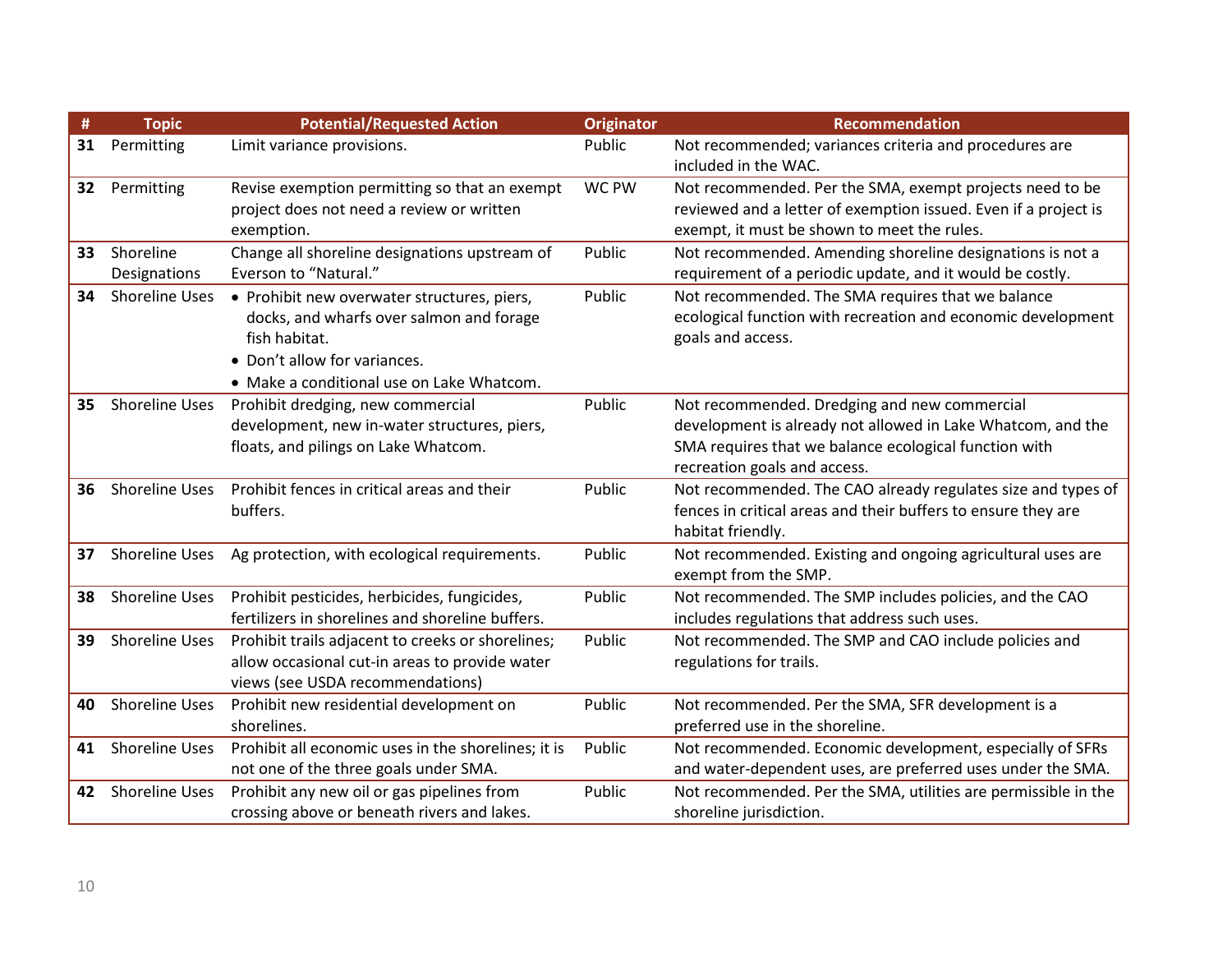|    | Topic                 | <b>Potential/Requested Action</b>               | <b>Originator</b> | <b>Recommendation</b>                                     |
|----|-----------------------|-------------------------------------------------|-------------------|-----------------------------------------------------------|
| 43 | <b>Shoreline Uses</b> | Consider making manure holding facilities a     | Public            | Recommended by staff to consider; however, the Planning   |
|    |                       | shoreline conditional use, and that they are in |                   | Commission recommended removing it from the scope as this |
|    |                       | the form of above-ground tanks or towers        |                   | was attempted at the State level, but failed.             |
|    |                       | instead of earthen lagoons.                     |                   |                                                           |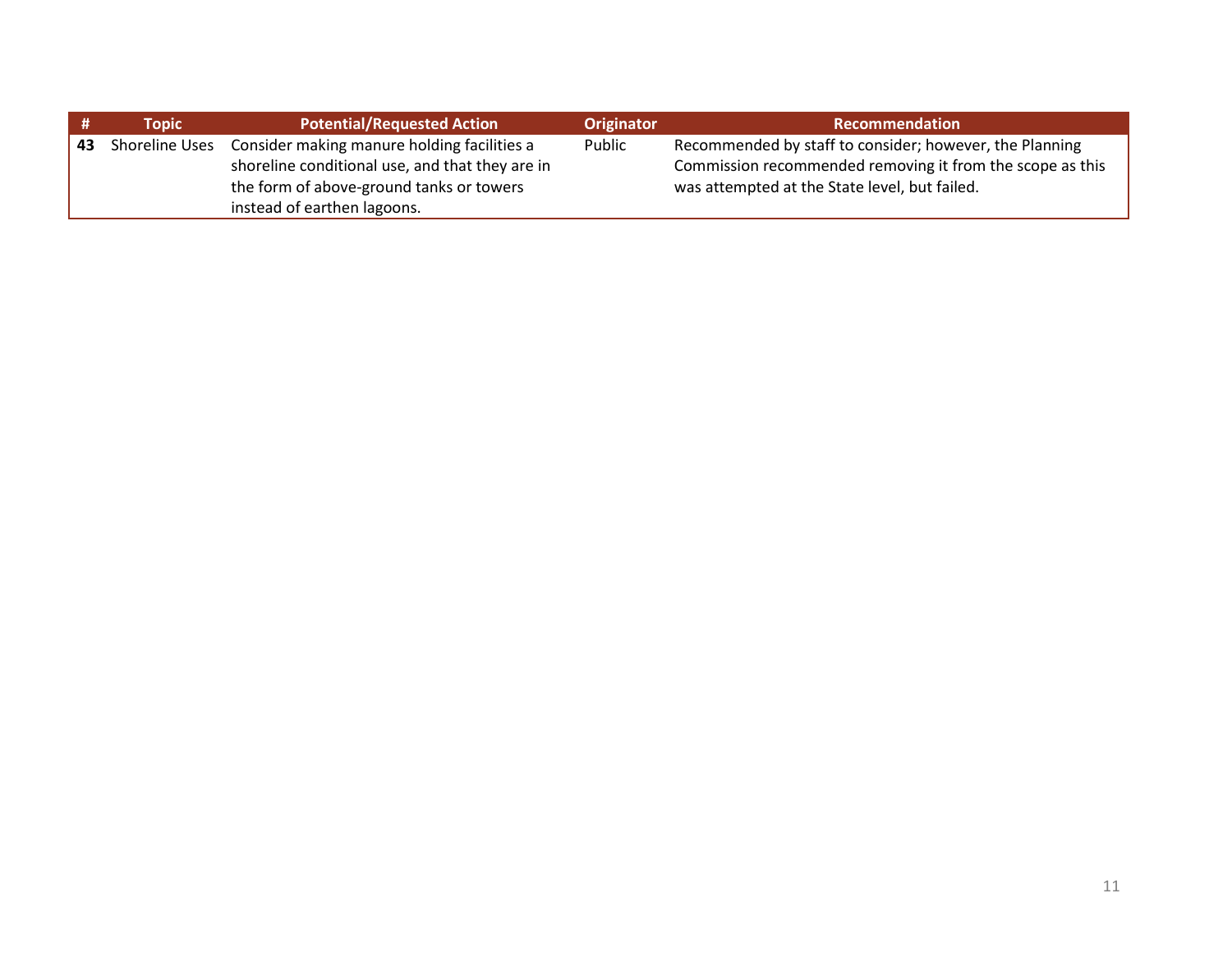## <span id="page-15-0"></span>4. Summary of Public Scoping Comments

Public comments regarding scoping of this periodic update were collected during a series of three open houses held in June 2019 as well as via direct email submittal to the County. Comments received varied between those offering specific comments or concerns, most often with recommended actions for County consideration, and those comments with a question or indicating a need for more information. A number of public comments with specific recommendations are recommended to be included in the scope of this periodic update (Section 2).

The greatest numbers of comments received at the three open houses and from on-line comments were focused on:

- Buffers;
- Habitat;
- Appropriate use and activity in shorelines; and
- Climate change.

Specific suggestions were offered for:

- Use designations;
- Permitting changes;
- Mapping; and
- No net loss.

Several people expressed strong concerns regarding docks and compliance of existing shoreline rules. Site specific concerns and questions focused primarily on Birch Bay, Cherry Point, and Lake Whatcom.

The complete set of public comments from the open houses and direct email can be seen in Appendix A.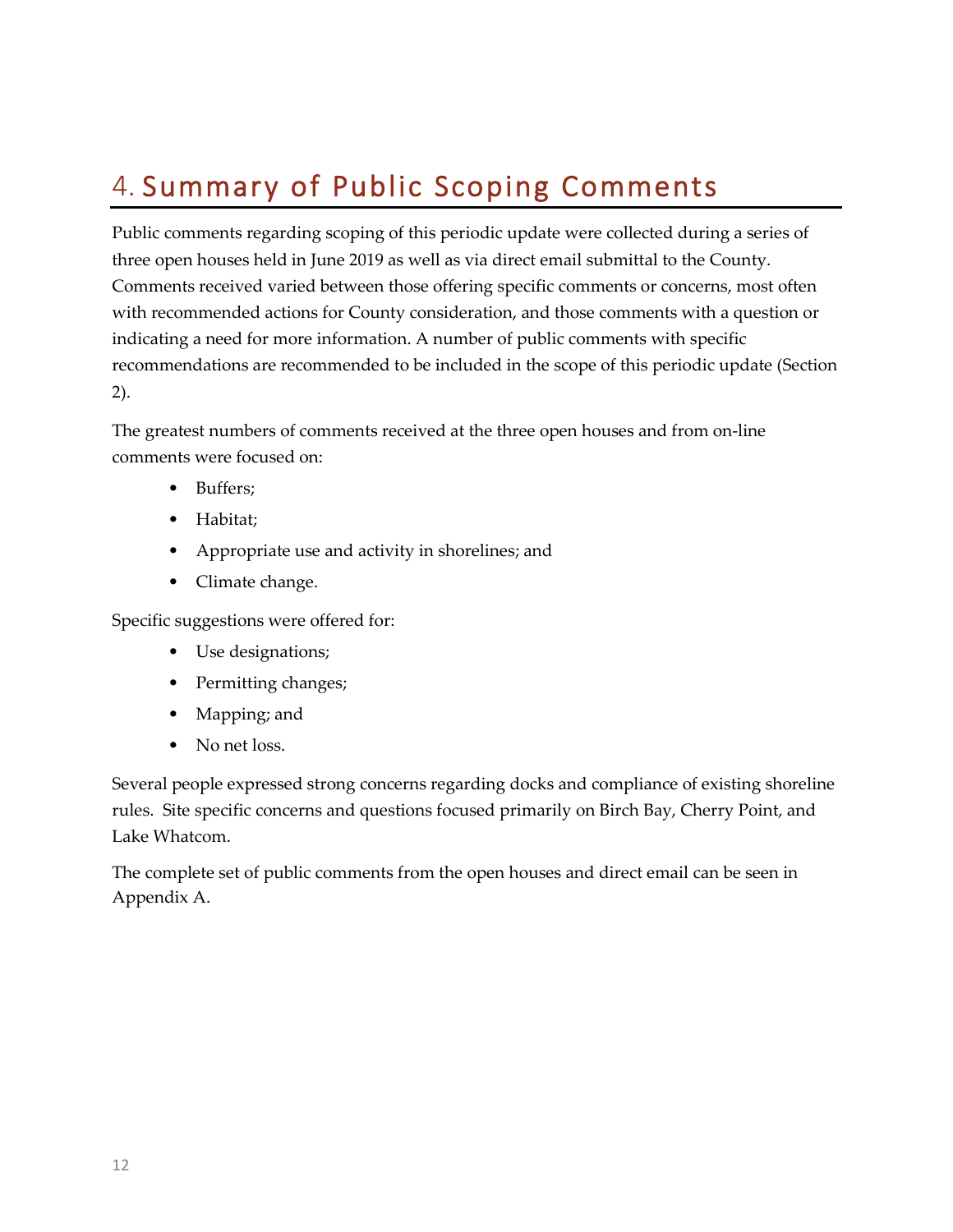### <span id="page-16-0"></span>Appendix A

# **PUBLIC COMMENTS RECEIVED**

### Via the Open Houses

#### **Birch Bay Open House – 6.10.19**

- want some use of the buffer
- consider a 'net ecological gain' policy instead of 'no net loss' (which isn't being accomplished)
- prioritize protection of intact wildlife corridors
- The buffer is part of no net losses ecosystem function. If you remove or encroach on buffer you degrade ecosystem function, how is that allowed for SSWS-what is justification?
- No more docks, WA state aquatic habitat guidelines recommend against it and other jurisdictions prohibit it-what science supports this?
- How are you ensuring no NNL is met? You have no inventory and analysis of wildlife and other ecosystem functions
- We need trees, they help fish survive. Why are we trying to allow more tree removal?
- Practice riparian corridors
- No fences
- Timing for BERM?
- Road repairs post 12/20 storm
- Consequences of FEMA remapping
- Status of county park planning for Birch Bay and near CJ's
- Status of county library
- What are the protections for view rights? Especially in Birch Bay?
- Add section on climate change; responding to big squeeze (drawing of sea level rising under ocean floor shelf)
- Yes, address climate change; storm surge, high water mark, natural vegetation for erosion control
- Department of commerce has guidelines on addressing climate change in SMP-please consider
- Yes on climate change if we want to live. That means no removal of trees in shoreline and beyond (or as much as possible)
- Keep manure lagoons out of the shoreline buffer
- Keeping our ecosystem functions increases resilience against climate change.
- Improved habitat for ecological functions for marine life(young fry)
- Prohibit chemical fertilizers/pesticides in all types of shoreline buffers
- Prohibit pesticides, herbicides, fungicides in shorelines
- No fences-they keep wildlife from water-look on internet and see impaled event
- save riparian corridors
- No docks
- No buffer intrusions
- No trails that are adjacent to creeks or shorelines, have occasional cut-in area to get to watersee USDA recommendations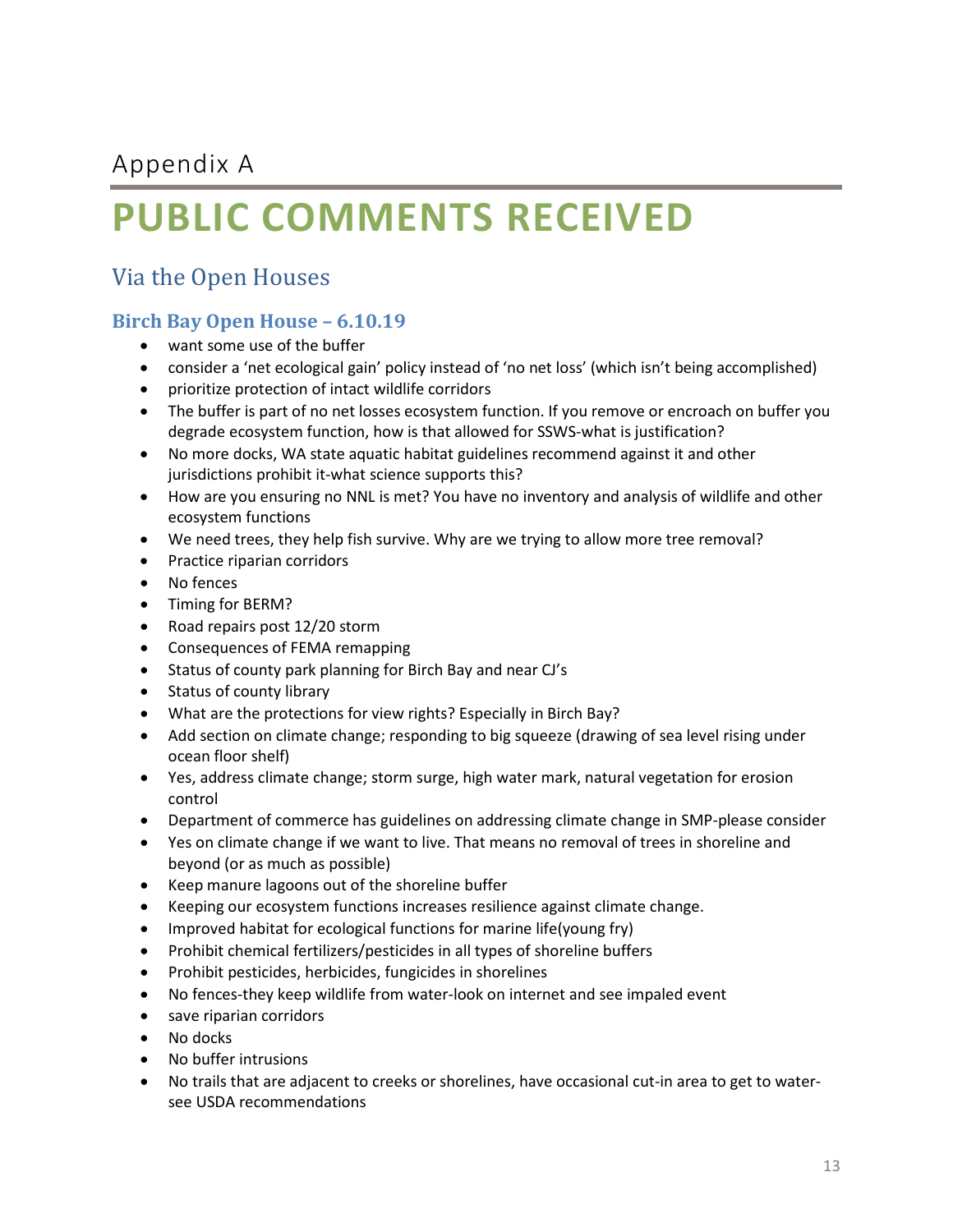- Please update mapping of 20 cfm water courses (Atul)
- There is a plan to reconstruct the golf course at sealinks How will that affect the wetlands east of CJ's
- This SMP fails to even mention wildlife-they use the shoreline extensively. We have not recovered from the loss of our sea stars-a keystone species. Show us how we meet NNL under these conditions. You cannot fail to re-evaluate something that was never evaluated in the first place
- You are not required to address ecological baseline. If you have one-where is it if it exists, then tell us where it shows? Where is wildlife? You forgot about wildlife, birds, terrestrial
- Cherry point is having enormous growth-look at all of BP's SEPA reviews, the 136 advanced wetland mitigation project. The intensity of impacts is not being considered. Homes are being built all over BB and Blaine near creeks, like California Creek. Again, this has impacts that require re-evaluation.
- The BB Berm is going to have a major impact on shoreline function. This is a new condition that needs to be considered as part of no net loss requirements. There are also going to be dog park and people parks. What are the impacts of increased intensity of use? How does this affect NNL? How do you measure this?
- There is no emphasis on SSWS. You are not telling people how there is prioritized use that must be followed for long term interest of residents of entire state. Where is the emphasis on natural conditions and restoration? We are building out every shoreline in the country from Bellingham to…
- The bonds(?) appear intended to encourage people to ask for more growth into buffer and shorelines. Where is the protection? While it is true you are not required to re-evaluate baseline standards, you need to have quantifiable measurable standards and monitoring protocol, and we do not have that.
- Issue: we had beach access on our property but because of storms our stairs were wiped out. It is prohibited to replace them. However when neighborhood was developed there were designated beach access. However neighbors who have these accesses on their properties have pad-locked (?) them up and made them inaccessible. Who is to develop these for general use?
- Birch bay berm and road repairs-when? Schedule? Is it a positive thing?
- FEMA updated BB flood maps. Required flood insurance via FEMA?
- I just want the shores protected, kept clean, and not polluted
- Less oil refinery (fossil fuel) activity here
- Please address climate change/establish new high water mark. New numbers to address storm surge-setbacks and vegetation
- Shoreline improvements: runoff, erosion control, improved ecological function for marine life, improvements for schematic (young fry)/ encumber (?) Seattle shoreline in city
- I am very concerned about "non" compliance in current shoreline rules and regulations
- Please see that regulations are followed
- Neighbors (Canadian) non-compliant with permits-No Permits. Ken Milne-8941 Dearborn Ave (homeowner)
- Had made upstairs 2 parts, moved dock towards waterfront, digging up the beach, poured concrete slab, currently planning to build a dock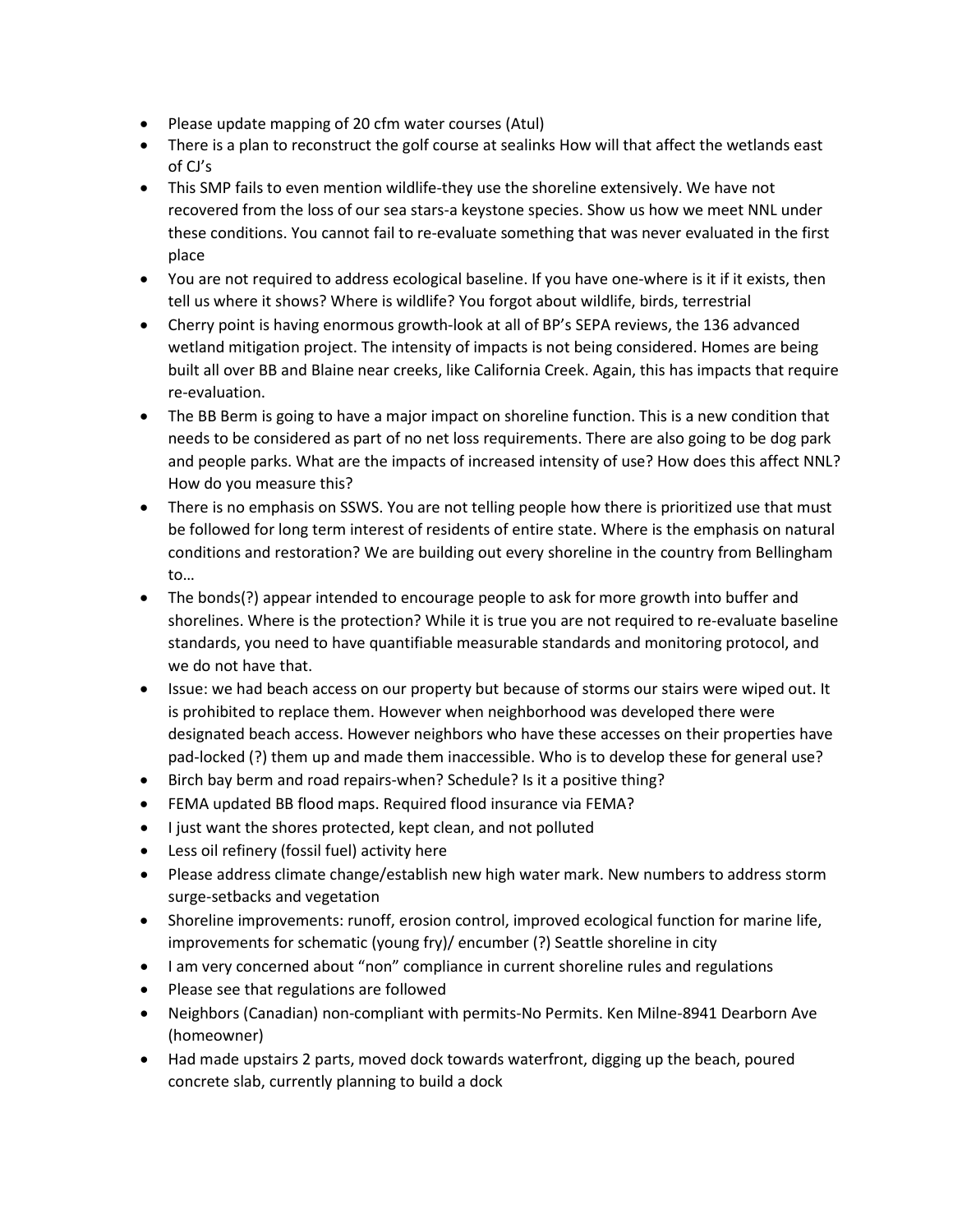• Please come to my home to visualize all that is happening. I would be happy to show you and discus my concerns.

#### **Deming Open House – 6.19.19**

- Hard to find basic information on shoreline do's and don'ts.
- SMP big and unwieldy-need cliff notes
- More resources on website
- If Common Line extended to conforming lots, then should only allow if mitigation provides uplift.
- Summarize and engage the public
- Ecological connectivity to retain large predators
- Ag protection, with ecological requirements
- No more residential developments on shorelines
- Ecological connectivity is key, consider impacts to terrestrial ecology adjacent to shorelines
- Riverine floodplain impacts with increased climate change impacts need additional consideration
- Recommend change designation to Natural for all shorelines upstream from Everson

#### **Bellingham Open House – 6.25.19**

- Citizen science for data collection to inform policy
- How can SMP address concern related to whales, Chinook salmon?
- More county recognition of 'worst case' sea level rise scenarios
- Reference shore friendly program by DNR/WDFW in SMP
- Should not have ability to average buffers near environmentally sensitive areas (all shoreline because they are all sensitive)
- No new development in shoreline areas
- More monitoring and evaluation of no net loss
- No variances on docks (actually no new marine docks!)
- No reductions on setbacks
- No ship traffic (commercial) as herring, salmon, orca threatened
- Rising sea level-consider setbacks
- Loophole for view (setback) eliminated
- Habitat protection as priority- preserve, protect, restore!
- Limit variance provisions as they become the precedent here in Whatcom county
- I would like CC to strongly consider climate change and what it is requiring. We need, we must, stay ahead of this-especially given the country's current direction. Thank you!
- No docks-they should not be allowed-they are harmful to shoreline functions
- Non-conforming- do not classify as conforming. Non-confirming are meant to go away over time. That would be contrary to land use change that made it non -conforming & NC does not protect shoreline.
- No economic uses should be in SMP-it is not one of the three goals under SMA
- Emphasis needed on riparian corridors. The shorelines and creeks are crucial to biodiversity. The no. 1 trait of functional ecosystem is biodiversity and no. 1 requirement for biodiversity of habitat corridors
- Should require that climate change and sea level rising be addressed and included in plans/updates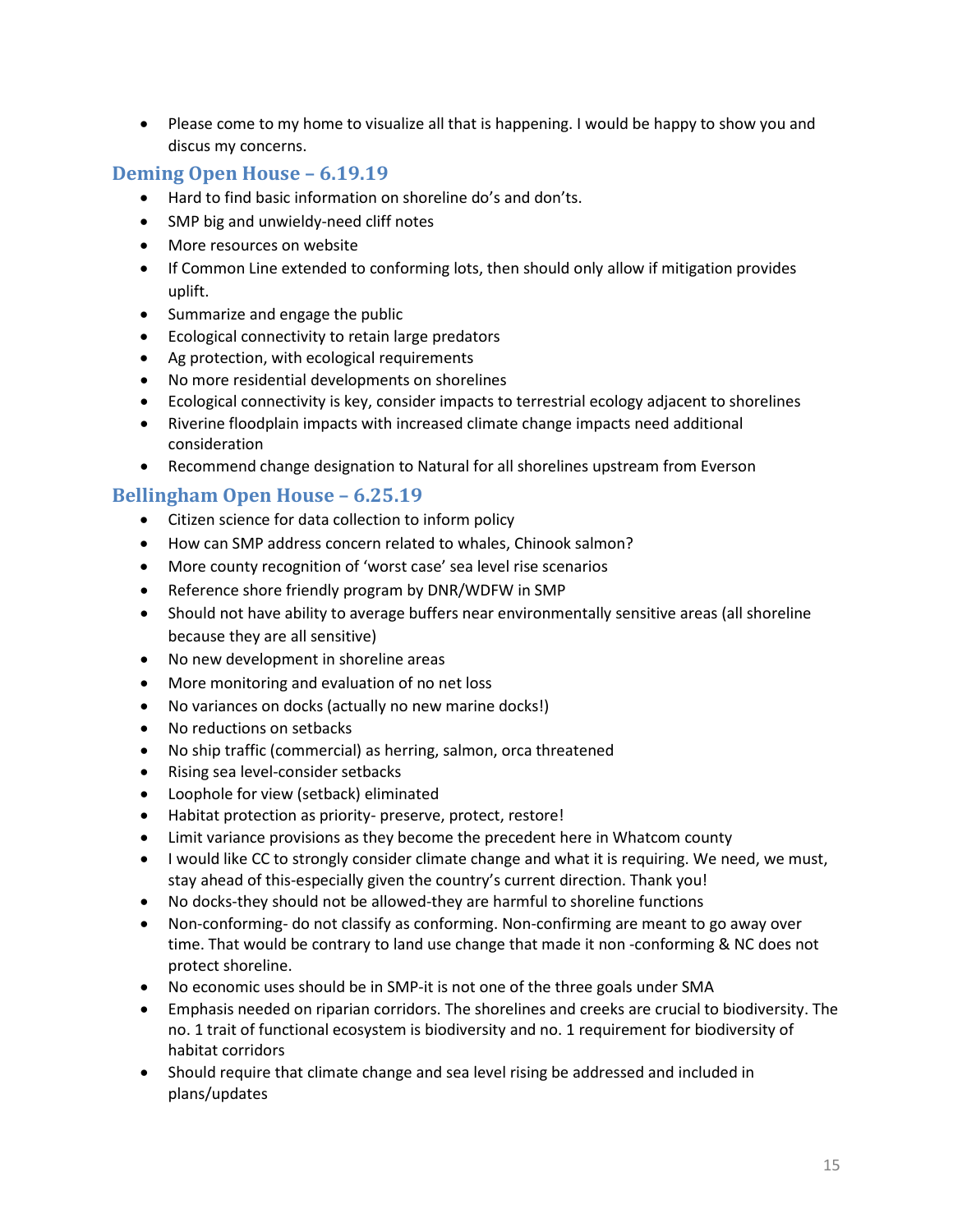- Please prohibit any new docks at cherry point
- Better accessibility and interactive capabilities of shoreline jurisdiction mapping online
- Currently, very difficult to determine if you are within shoreline jurisdiction with large PDF online
- Measurement tools would also be helpful
- Permitting obstacles for utility repair/maintenance projects- due to size, linear fit, and cost often throws routine maintenance work into lengthy permit process. Is there a way to streamline the process and reduce the time needed for utility to permit? Often times, filling out applications more applicable to buildings and development (new construction)
- Just a curiosity question: will the county consider using climate projections or models on increased flooding for marine and freshwater shorelines to inform development decisions? This will most likely become an issue as time marches on. It would be a good idea to be ahead of the game and incorporate this (projections/models) into development decision-making process.
- Thanks for the presentation!
- Comprehensive plan, shoreline management plan/act, critical area ordinance and on and on... but it all gets funneled through planning and development services, whose charter is apparently do whatever can be done to ensure that any (add?) development be permitted, usually by mitigation which is a ridiculous concept. Destroy natural wetlands, forest, etc. and create and artificial replacement. This is arrogance and greed (think taxes) masquerading as a better solution than hundreds of thousands of years of natural process that creates the wetlands and forests. PDS must be an advocate for the environment, not developers or anyone who wants special dispensation to further destroy the country.

| $\mathbf{r}$ and $\mathbf{r}$ and $\mathbf{r}$ |                                                                                       |                                                                                                                                                                                                                                                                                                                                                                                                                                                                                                                                                                                   |                                                                                                                                                                                                                                                                                                                                                                                                                                                                                                                                                                                                                                                                                                                                                                                                             |  |
|------------------------------------------------|---------------------------------------------------------------------------------------|-----------------------------------------------------------------------------------------------------------------------------------------------------------------------------------------------------------------------------------------------------------------------------------------------------------------------------------------------------------------------------------------------------------------------------------------------------------------------------------------------------------------------------------------------------------------------------------|-------------------------------------------------------------------------------------------------------------------------------------------------------------------------------------------------------------------------------------------------------------------------------------------------------------------------------------------------------------------------------------------------------------------------------------------------------------------------------------------------------------------------------------------------------------------------------------------------------------------------------------------------------------------------------------------------------------------------------------------------------------------------------------------------------------|--|
| <b>Comment</b>                                 | <b>Date</b>                                                                           | Commenter                                                                                                                                                                                                                                                                                                                                                                                                                                                                                                                                                                         | Comment                                                                                                                                                                                                                                                                                                                                                                                                                                                                                                                                                                                                                                                                                                                                                                                                     |  |
| 1                                              | #<br>6/13/19<br>Treva Coe, for<br>the Nooksack<br>Tribe &<br>Salmon<br>Recovery Staff | Thanks for briefing Salmon Staff Team about the SMP update. We hope you<br>continue to engage Salmon Staff Team at critical junctures.                                                                                                                                                                                                                                                                                                                                                                                                                                            |                                                                                                                                                                                                                                                                                                                                                                                                                                                                                                                                                                                                                                                                                                                                                                                                             |  |
|                                                |                                                                                       | I wanted to request that you incorporate improved permit streamlining for priority<br>salmon recovery project into the updates SMP.                                                                                                                                                                                                                                                                                                                                                                                                                                               |                                                                                                                                                                                                                                                                                                                                                                                                                                                                                                                                                                                                                                                                                                                                                                                                             |  |
|                                                |                                                                                       | Team                                                                                                                                                                                                                                                                                                                                                                                                                                                                                                                                                                              | My understanding on the current situation is this:                                                                                                                                                                                                                                                                                                                                                                                                                                                                                                                                                                                                                                                                                                                                                          |  |
|                                                |                                                                                       | Per Whatcom County Code 23.60.02.2, Section O, exemptions are available for<br>"Watershed restoration projects as defined in Chapter 11 and by RCW 89.08.460.<br>The Administrator shall review the projects for consistency with the Program in an<br>expeditious manner and shall issue its decision along with any conditions within forty-<br>five (45) days of receiving a complete application form from the applicant/proponent.<br>No fee may be charged for accepting and processing applications for watershed<br>restoration projects as defined in Chapter 11.", i.e. |                                                                                                                                                                                                                                                                                                                                                                                                                                                                                                                                                                                                                                                                                                                                                                                                             |  |
|                                                |                                                                                       |                                                                                                                                                                                                                                                                                                                                                                                                                                                                                                                                                                                   | "Watershed restoration plan" means a plan, developed or sponsored by the<br>(1)<br>department of fish and wildlife, the department of ecology, the department of<br>natural resources, the department of transportation, a federally recognized<br>Indian tribe acting within and pursuant to its authority, a city, a county, or a<br>conservation district, that provides a general program and implementation<br>measures or actions for the preservation, restoration, re-creation, or<br>enhancement of the natural resources, character, and ecology of a stream,<br>stream segment, drainage area, or watershed, and for which agency and public<br>review has been conducted pursuant to chapter 43.21C RCW, the state<br>environmental policy act. If the implementation measures or actions would |  |

#### Via Email/Website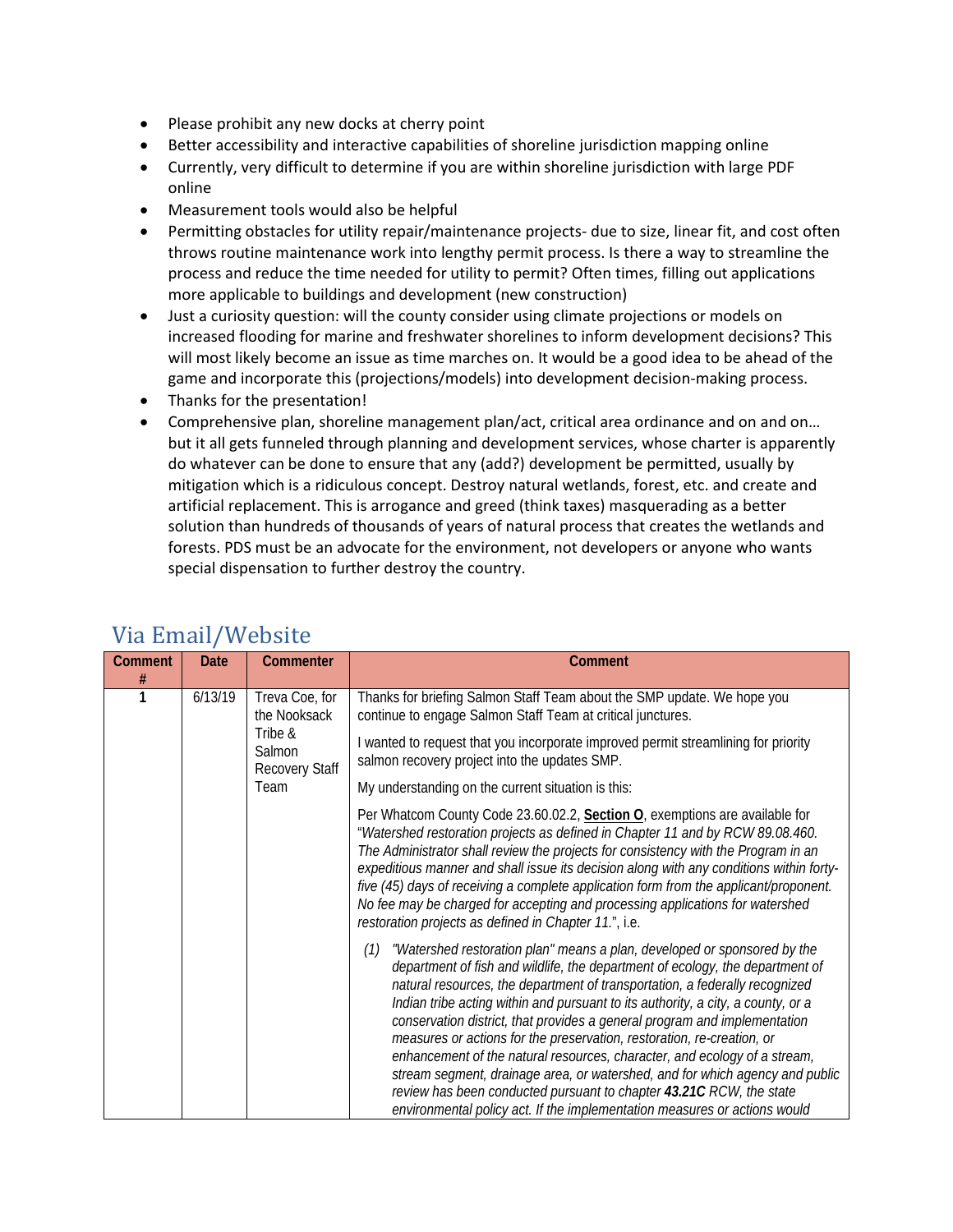| Comment<br># | <b>Date</b> | Commenter          | Comment                                                                                                                                                                                                                                                                                                                                                                                                                                                                                                                                                                                                                                                                                                                  |
|--------------|-------------|--------------------|--------------------------------------------------------------------------------------------------------------------------------------------------------------------------------------------------------------------------------------------------------------------------------------------------------------------------------------------------------------------------------------------------------------------------------------------------------------------------------------------------------------------------------------------------------------------------------------------------------------------------------------------------------------------------------------------------------------------------|
|              |             |                    | have a probable significant, adverse environmental impact, a detailed<br>statement under RCW 43.21C.031 must be prepared on the plan.                                                                                                                                                                                                                                                                                                                                                                                                                                                                                                                                                                                    |
|              |             |                    | "Watershed restoration project" means a public or private project authorized by<br>(2)<br>the sponsor of a watershed restoration plan that implements the plan or a part<br>of the plan and consists of one or more of the following activities:                                                                                                                                                                                                                                                                                                                                                                                                                                                                         |
|              |             |                    | (a) A project that involves less than ten miles of stream reach, in which less<br>than twenty-five cubic yards of sand, gravel, or soil is removed, imported,<br>disturbed, or discharged, and in which no existing vegetation is removed<br>except as minimally necessary to facilitate additional plantings;                                                                                                                                                                                                                                                                                                                                                                                                           |
|              |             |                    | A project for the restoration of an eroded or unstable stream bank that<br>(b)<br>employs the principles of bioengineering, including limited use of rock as a<br>stabilization only at the toe of the bank, and with primary emphasis on<br>using native vegetation to control the erosive forces of flowing water; or                                                                                                                                                                                                                                                                                                                                                                                                  |
|              |             |                    | A project primarily designed to improve fish and wildlife habitat, remove or<br>(c)<br>reduce impediments to migration of fish, or enhance the fishery resource<br>available for use by all of the citizens of the state, provided that any<br>structure other than a bridge or culvert or instream habitat enhancement<br>structure associated with the project is less than two hundred square feet<br>in floor area and is located above the ordinary high water mark of the<br>stream.                                                                                                                                                                                                                               |
|              |             |                    | Our restoration projects do not qualify under this exemption, because our salmon<br>recovery plan, which potentially could constitute a "watershed restoration plan," has<br>not been subjected to SEPA.                                                                                                                                                                                                                                                                                                                                                                                                                                                                                                                 |
|              |             |                    | Instead our projects qualify for Shorelines exemption through WCC 23.60.02.2,<br>Section P <sub>r</sub> i.e. when Joel provides a letter qualifying us for an exemption, which in<br>turn occurs only after the project goes through SEPA and an HPA is issued. This is<br>consistent with RCW 90.58.147, Substantial development permit-Exemption for<br>projects to improve fish or wildlife habitat or fish passage.                                                                                                                                                                                                                                                                                                  |
|              |             |                    | Unlike section O exemptions, projects exempted under section P are not<br>exempt from fees, nor are they afforded the expedited (45 day) project<br>review. We also are subjected to varying degrees (depending on the site and<br>reviewer) to mitigation requirements.                                                                                                                                                                                                                                                                                                                                                                                                                                                 |
|              |             |                    | Specifically, we would like to request the following for projects on WRIA 1's 4-Year<br>Work Plan (see Chinook Priority Areas section):<br>Expedited processing: 45 days, instead of the 180 days current<br>Exemption from fees: we pay \$535 for SEPA fee and record/archiving, \$435<br>$\bullet$<br>for Shoreline Fee and record/archiving.<br>Reduce permit contingencies, i.e. the need to wait for WDFW to issue the<br>$\bullet$<br>letter – being on WRIA 1 4 year work plan should be sufficient<br>Reduce redundant review and exempt projects from mitigation requirements -<br>$\bullet$<br>instead establish standard conditions, such as those identified for our<br>Farmhouse Phase 3 project (attached) |
|              |             |                    | Thanks for considering this request in the SMP update.                                                                                                                                                                                                                                                                                                                                                                                                                                                                                                                                                                                                                                                                   |
|              |             |                    | (The commenter refers to the document "Exemption From The Shoreline<br>Management Program Substantial Development Permit Requirement" permit<br>number: SHX2018-00028. This document is referenced but not included in this<br>comment listing.)                                                                                                                                                                                                                                                                                                                                                                                                                                                                         |
| 2            | 6/20/19     | <b>Tani Sutley</b> | "The review process provides the method for bringing shoreline master programs into                                                                                                                                                                                                                                                                                                                                                                                                                                                                                                                                                                                                                                      |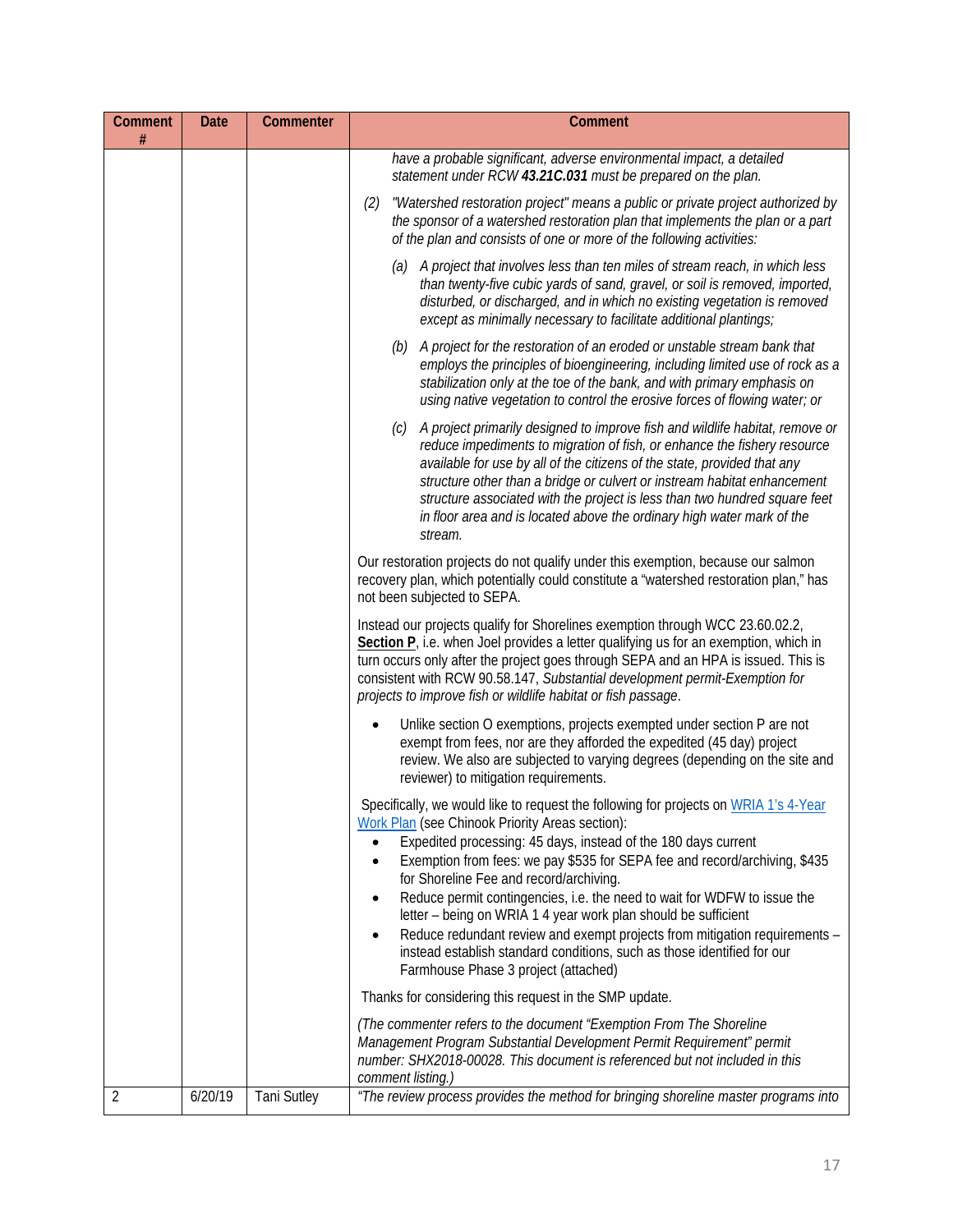| Comment<br># | <b>Date</b> | Commenter                                                                         | <b>Comment</b>                                                                                                                                                                                                                                                                                                                                                                                                                                                                                                                                                                                                                                                                                                                                                                                                                                                                                                         |
|--------------|-------------|-----------------------------------------------------------------------------------|------------------------------------------------------------------------------------------------------------------------------------------------------------------------------------------------------------------------------------------------------------------------------------------------------------------------------------------------------------------------------------------------------------------------------------------------------------------------------------------------------------------------------------------------------------------------------------------------------------------------------------------------------------------------------------------------------------------------------------------------------------------------------------------------------------------------------------------------------------------------------------------------------------------------|
|              |             |                                                                                   | compliance with the requirements of the act that have been added or changed since<br>the last review and for responding to changes in guidelines adopted by the<br>department, together with a review for consistency with amended comprehensive<br>plans and regulations. Local governments should also incorporate amendments to<br>reflect changed circumstances, new information, or improved data." 2(d) Page 4<br>Ecology's Summary of the Periodic Review Rule.                                                                                                                                                                                                                                                                                                                                                                                                                                                 |
|              |             |                                                                                   | Since the Whatcom County GMA 2011 compliance documents required some<br>LAMIRDs be included in the comprehensive plan and those changes to the<br>comprehensive plan were added in 2013 and were after the last SMP 2007--2008<br>update and reflect new local zoning changes.                                                                                                                                                                                                                                                                                                                                                                                                                                                                                                                                                                                                                                         |
|              |             |                                                                                   | Can you please review the following LAMIRD Rural Community designations for<br>consistency with the current shoreline management program designations and if<br>updating the Shoreline Designation for the update is appropriate which I believe it is?<br>My opinion is these new designations should be the Shoreline Rural designation.<br>From the 2013 Whatcom County Comprehensive Plan Rural Element Update<br>LAMIRD Report dated June 10th, 2013 the following shoreline areas appear to need<br>their shoreline designations updated to reflect the GMA compliance documents and<br>to be consistent with 2013 local zoning changes:<br>Cain Lake<br>• Emerald Lake<br>• Sudden Valley<br>• Sandy Point/Neptune Beach/Sandy Point Heights<br>• For the Nooksack River -I don't have enough information on the width of the river<br>shoreline to know if the LAMIRDS in those areas need a shoreline review. |
|              |             |                                                                                   | (Consultant Note: The Whatcom County report titled "LAMIRD Report - Proposed<br>Limited Areas of More Intensive Rural Development and Zoning Map Amendments"<br>updated June 10, 2013 referenced by this commenter but not included in these<br>comments.)                                                                                                                                                                                                                                                                                                                                                                                                                                                                                                                                                                                                                                                             |
| 3            | 6/21/19     | Laurie Caskey-<br>Schreiber<br>(former<br>Whatcom<br>County<br>councilmembe<br>r) | Please add to the plan a section on sea level rise. We have people buying or building<br>new homes in areas of our county (e.g., Sandy Point, Birch Bay, & Semiahmoo) that<br>are routinely faced with annual flood issues now, and forecasts show this problem will<br>only worsen over time. The public has a right to know the reality of the risks they are<br>likely to face by living in these areas.                                                                                                                                                                                                                                                                                                                                                                                                                                                                                                            |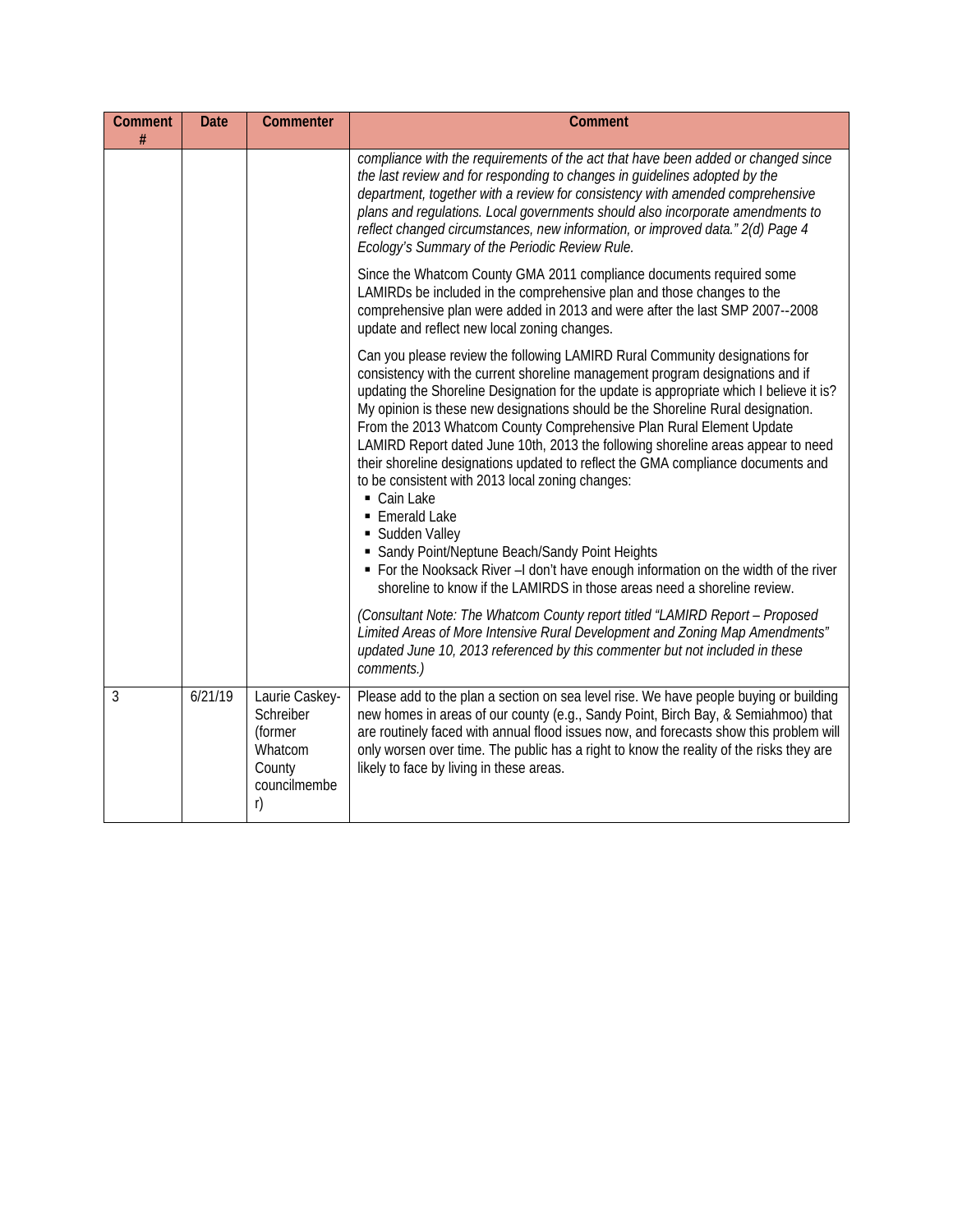| Comment | Date    | Commenter          | <b>Comment</b>                                                                                                                                                                                                                                                                                                                                                                                                                                                                                                                                                                                                                                                                                                                                                                                                                                                                                                                                                                                                                                                                                                                                                                                                                                                                                                     |
|---------|---------|--------------------|--------------------------------------------------------------------------------------------------------------------------------------------------------------------------------------------------------------------------------------------------------------------------------------------------------------------------------------------------------------------------------------------------------------------------------------------------------------------------------------------------------------------------------------------------------------------------------------------------------------------------------------------------------------------------------------------------------------------------------------------------------------------------------------------------------------------------------------------------------------------------------------------------------------------------------------------------------------------------------------------------------------------------------------------------------------------------------------------------------------------------------------------------------------------------------------------------------------------------------------------------------------------------------------------------------------------|
| #<br>4  | 6/21/19 | <b>Tani Sutley</b> | <b>Lake Whatcom</b><br>RR5A<br>(RR5A*)<br>RR5A<br>(RR5A*)<br>RR5A<br>(RR5A*)<br>RR5A<br>(RR5A*)<br>R <sub>5</sub> A<br>(R2A)<br>R5A<br>$(R5A^*)$<br>See Map Sudden Valley<br>R <sub>5</sub> A<br>(R2A)<br>File #: PLN2012-00012<br>EN 19 YOM TON COUNTY & BATH WHILE FIRE UNI<br>HAVE DIEN WITH FIRE POLL DIEN BILL VERT<br><b>Proposed Rezoning</b><br>Existing Zoning Boundary<br>W// Proposed Rezone Area<br>Proposed Zoning - RR5A (not in parentheses)<br>bisting Zoning -<br>So I did a little more research and found Shoreline Residential designations say this:<br>Designation criteria. Assign a "shoreline residential" environment designation to<br>shoreline areas inside urban growth areas, as defined in RCW 36.70A.110,<br>incorporated municipalities, "rural areas of more intense development," or "master<br>planned resorts," as described in RCW 36.70A.360, if they are predominantly single-<br>family or multifamily residential development or are planned and platted for<br>residential development.<br>So this is not what I was thinking would be appropriate but it is in WAC173-26-211.<br>The Shoreline Residential in other areas zoned incorrectly or rezoned Rural during<br>2011-2013 should be reviewed for consistency, such as the North Shore Road area I<br>sent you. |
| 5       | 6/21/19 | <b>Tani Sutley</b> | I am attaching a brief reason for wanting a review of the some shoreline designations<br>where LAMIRDs include shorelines which were changes to local zoning code in<br>2013. I can send the LAMIRD Report separately since it is a large file.<br>Actually the 2011-2013 GMA compliance documents resulted in some other zoning<br>changes that include some shoreline areas besides just the LAMIRDS.                                                                                                                                                                                                                                                                                                                                                                                                                                                                                                                                                                                                                                                                                                                                                                                                                                                                                                            |
|         |         |                    | One area was North Shore Road on Lake Whatcom which became Rural in some<br>areas. While not a LAMIRD that was a local zoning change since the last<br>comprehensive SMP update in 2008 which by the guidelines suggest a shoreline                                                                                                                                                                                                                                                                                                                                                                                                                                                                                                                                                                                                                                                                                                                                                                                                                                                                                                                                                                                                                                                                                |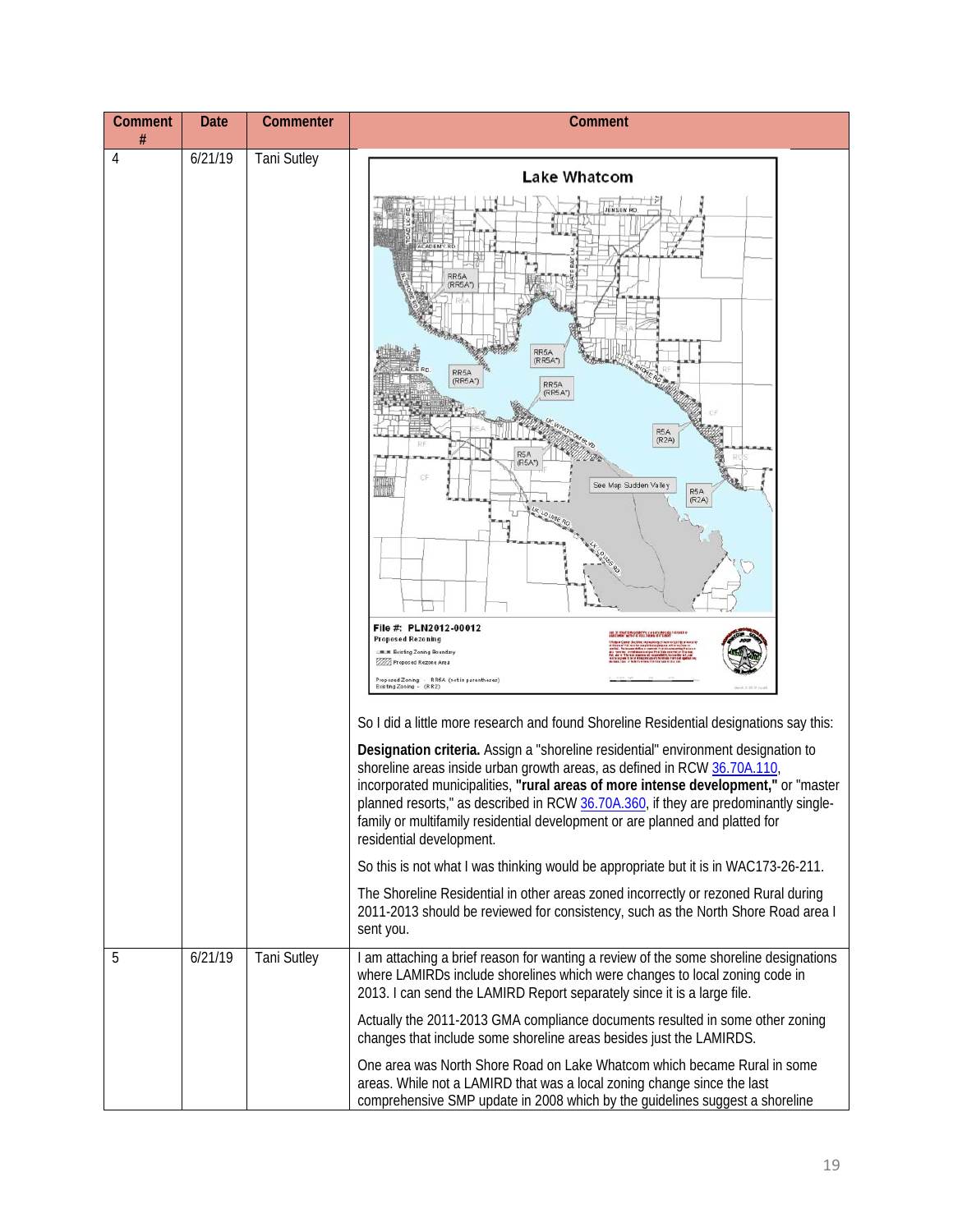| <b>Comment</b><br># | <b>Date</b>  | Commenter          | Comment                                                                                                                                                                                                                                                                                                                                                               |
|---------------------|--------------|--------------------|-----------------------------------------------------------------------------------------------------------------------------------------------------------------------------------------------------------------------------------------------------------------------------------------------------------------------------------------------------------------------|
|                     |              |                    | designation review is in order.                                                                                                                                                                                                                                                                                                                                       |
|                     |              |                    | These zoning changes were in the LAMIRD report I sent you yesterday under<br>"Affected Areas with No proposed LAMIRD Designation page 77.                                                                                                                                                                                                                             |
|                     |              |                    | (The Whatcom County report titled "LAMIRD Report - Proposed Limited Areas of<br>More Intensive Rural Development and Zoning Map Amendments" updated June 10,<br>2013 is referenced but not included in these comments.)                                                                                                                                               |
| 6                   | 6/22/19<br>a | <b>Tani Sutley</b> | Whatcom County Resolution No. 2016--039 dated Oct. 25, 2016 deals with revisions<br>to existing Title 23 definitions and adds new definitions for vacation rentals and bed<br>and breakfast business uses in shorelines.                                                                                                                                              |
|                     |              |                    | This resolution is still pending and not approved by legislative action yet those<br>definitions could change the work being done for the current and ongoing periodic<br>review public comment period and open houses.                                                                                                                                               |
|                     |              |                    | 1. Is it appropriate to conduct a periodic review while changes to the existing SMP<br>are pending?                                                                                                                                                                                                                                                                   |
|                     |              |                    | 2. While many items listed in the SMP Ecology checklist for Resolution No. 2016--<br>039 were denied a complete review because it was a "limited" amendment, those<br>same items should now be reviewed by checklist for cumulative impacts and no<br>net loss. What state laws govern the priority for SMP updates being conducted at<br>the same time?              |
|                     |              |                    | 3. Depending on the answer to question number 2, should the current and ongoing<br>periodic update and scoping open house meetings be delayed or reopened until<br>the unresolved issue of adding new definitions to the SMP is concluded?                                                                                                                            |
| $\overline{7}$      | 6/22/19<br>b | <b>Tani Sutley</b> | The shoreline designation described in our local SMP 23.30.062 includes Shoreline<br>Residential Area Criteria and describes the designation is for density greater than<br>one (1) unit per acre.                                                                                                                                                                    |
|                     |              |                    | However SMP 23.30.062 does not include all the designation criteria in WAC 173-26-<br>211 describing the Shoreline Residential environment.                                                                                                                                                                                                                           |
|                     |              |                    | Since Whatcom County rezoned many areas in the county in 2011-2013 for GMA<br>compliance, many of these areas in shorelines were put into LAMIRDS and some<br>rezoned Rural or rezoned to Rural as one unit per 5 acre zoning. A Comprehensive<br>Plan update was completed as Ordinance 2011-013 & Ordinance 2012-032.                                               |
|                     |              |                    | Since these are local zoning changes that impact shoreline zoning since the last<br>SMP update, I believe the current "periodic SMP update" should include a review of<br>these changes as they impact shorelines.                                                                                                                                                    |
|                     |              |                    | My question: WAC 173-26-211(4)(c) allows alternative systems for shoreline<br>designation provisions but Whatcom County's "shoreline residential" environment<br>does not match the guidelines for the shoreline residential definition, which is mostly<br>for LAMIRDs, master planned resorts, incorporated municipalities and urban growth<br>areas by definition. |
|                     |              |                    | I believe Whatcom County should create two residential environment designations if<br>they want to continue an alternative system of labeling these environmental<br>designations instead of using the recommended classification system.                                                                                                                             |
|                     |              |                    | "Local governments may establish two or more different "shoreline residential"<br>environments to accommodate different shoreline densities or conditions, provided<br>both environments adhere to the provisions in this chapter."                                                                                                                                   |
|                     |              |                    | Or perhaps some of the shoreline residential areas should be rezoned as "Rural" in                                                                                                                                                                                                                                                                                    |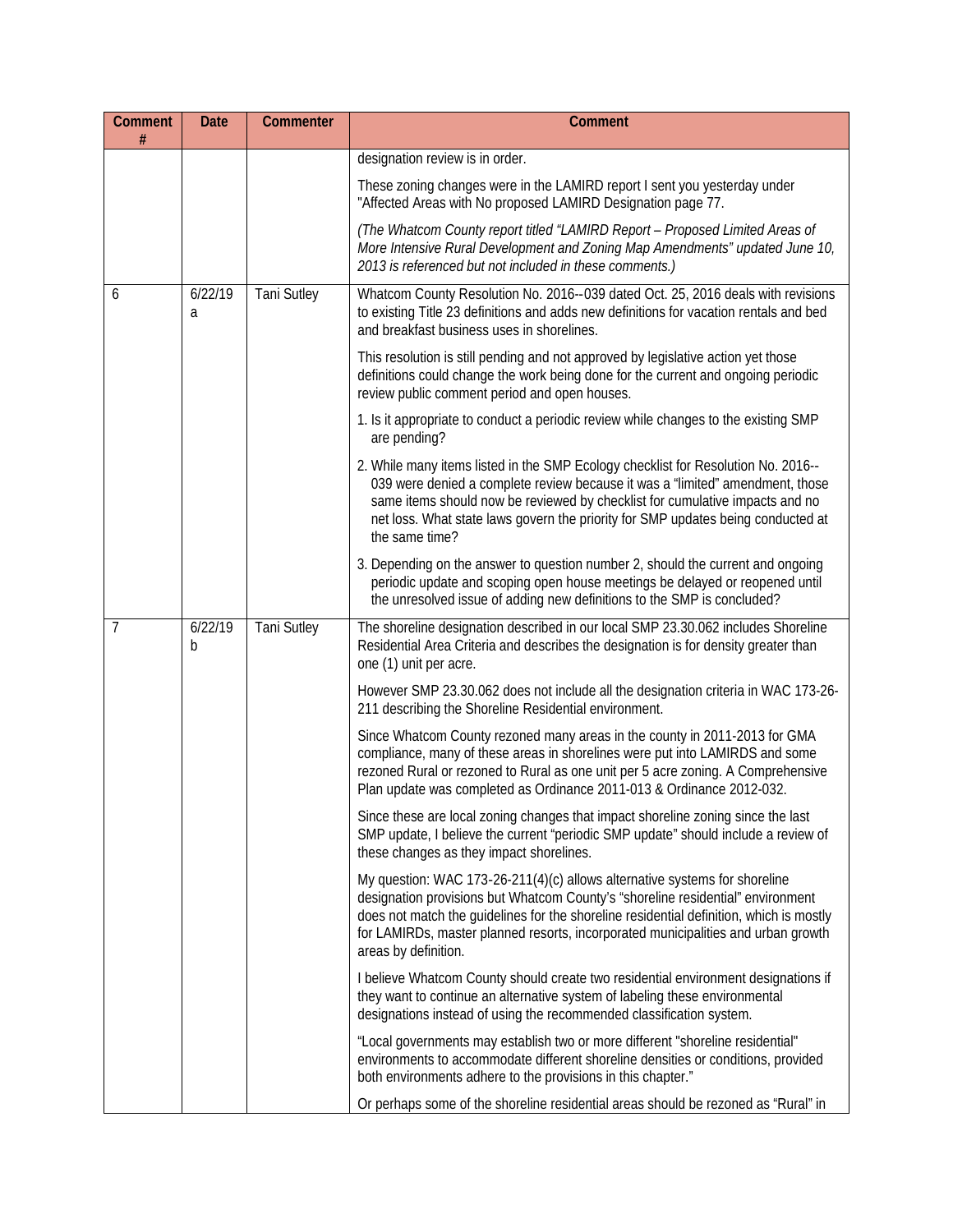| Comment | <b>Date</b> | Commenter          | <b>Comment</b>                                                                                                                                                                                                                                                                                                                                                                                                                                                                                                                                                                                                                                                                                                                                                                                                                                                                                                                                                                                                                                                                                                                                                              |
|---------|-------------|--------------------|-----------------------------------------------------------------------------------------------------------------------------------------------------------------------------------------------------------------------------------------------------------------------------------------------------------------------------------------------------------------------------------------------------------------------------------------------------------------------------------------------------------------------------------------------------------------------------------------------------------------------------------------------------------------------------------------------------------------------------------------------------------------------------------------------------------------------------------------------------------------------------------------------------------------------------------------------------------------------------------------------------------------------------------------------------------------------------------------------------------------------------------------------------------------------------|
|         |             |                    | shorelines as part of this periodic SMP update to accommodate the 2011-2012 local<br>zoning changes.                                                                                                                                                                                                                                                                                                                                                                                                                                                                                                                                                                                                                                                                                                                                                                                                                                                                                                                                                                                                                                                                        |
|         |             |                    | Data                                                                                                                                                                                                                                                                                                                                                                                                                                                                                                                                                                                                                                                                                                                                                                                                                                                                                                                                                                                                                                                                                                                                                                        |
|         |             |                    | WAC 173-26-211                                                                                                                                                                                                                                                                                                                                                                                                                                                                                                                                                                                                                                                                                                                                                                                                                                                                                                                                                                                                                                                                                                                                                              |
|         |             |                    | (4) General environment designation provisions.                                                                                                                                                                                                                                                                                                                                                                                                                                                                                                                                                                                                                                                                                                                                                                                                                                                                                                                                                                                                                                                                                                                             |
|         |             |                    | (c) Alternative systems.                                                                                                                                                                                                                                                                                                                                                                                                                                                                                                                                                                                                                                                                                                                                                                                                                                                                                                                                                                                                                                                                                                                                                    |
|         |             |                    | (i) Local governments may establish a different designation system or may retain<br>their current environment designations, provided it is consistent with the purposes<br>and policies of this section and WAC 173-26-211(5).                                                                                                                                                                                                                                                                                                                                                                                                                                                                                                                                                                                                                                                                                                                                                                                                                                                                                                                                              |
|         |             |                    | (5) The designations.                                                                                                                                                                                                                                                                                                                                                                                                                                                                                                                                                                                                                                                                                                                                                                                                                                                                                                                                                                                                                                                                                                                                                       |
|         |             |                    | (f) "Shoreline residential" environment.                                                                                                                                                                                                                                                                                                                                                                                                                                                                                                                                                                                                                                                                                                                                                                                                                                                                                                                                                                                                                                                                                                                                    |
|         |             |                    | (iii) Designation criteria. Assign a "shoreline residential" environment designation to<br>shoreline areas inside urban growth areas, as defined in RCW 36.70A.110,<br>incorporated municipalities, "rural areas of more intense development," or "master<br>planned resorts," as described in RCW 36.70A.360, if they are predominantly single-<br>family or multifamily residential development or are planned and platted for<br>residential development.                                                                                                                                                                                                                                                                                                                                                                                                                                                                                                                                                                                                                                                                                                                |
| 8       | 6/24/19     | <b>Betsy Gross</b> | I am a citizen of Whatcom County and it has been brought to my attention that you<br>are the person to contact if I have comments about the update of the Shoreline<br>Master Program (SMP). I also understand that in its current form, the SMP does not<br>mandate that climate change impacts need to be included. I strongly recommend that<br>this be included in the update of the SMP.                                                                                                                                                                                                                                                                                                                                                                                                                                                                                                                                                                                                                                                                                                                                                                               |
| 9       | 6/25/19     | Hanna Winter       | I'm writing to request that consideration of ecological connectivity be considered in<br>the development of and review of the Shoreline Master Program updates.                                                                                                                                                                                                                                                                                                                                                                                                                                                                                                                                                                                                                                                                                                                                                                                                                                                                                                                                                                                                             |
| 10      | 6/25/19     | <b>Tani Sutley</b> | This is my last comment and I'll take a copy to the meeting tonight.                                                                                                                                                                                                                                                                                                                                                                                                                                                                                                                                                                                                                                                                                                                                                                                                                                                                                                                                                                                                                                                                                                        |
|         |             |                    | Since this deals with Resolution no. 2016-039 for unlimited transient housing in all<br>shorelines I am including the Council. I did not copy them on my other comments.                                                                                                                                                                                                                                                                                                                                                                                                                                                                                                                                                                                                                                                                                                                                                                                                                                                                                                                                                                                                    |
|         |             |                    | Pending SMP Definition Changes -- Whatcom County Resolution No. 2016-039                                                                                                                                                                                                                                                                                                                                                                                                                                                                                                                                                                                                                                                                                                                                                                                                                                                                                                                                                                                                                                                                                                    |
|         |             |                    | Our Current SMP does not allow transient housing in shorelines and is excluded by<br>the definition of Residential Development. Whatcom County has never enforced that<br>shoreline provision allowing vacation rentals to develop a cottage industry<br>everywhere in the county.<br>Whatcom County Resolution No. 2016-039 was submitted to Ecology in 2016 and<br>approved by Ecology to allow transient housing in all shorelines requiring a<br>substantial development permit with the exception of Commercial Forestry and<br>Industrial zones. The SHORELINE MASTER PROGRAM SUBMITTAL CHECKLIST<br>did not require a cumulative impacts review because it was a "limited" amendment.<br>Concerns:<br>Whatcom County has not concluded the 2016 amendment for unlimited transient<br>housing by passing a final ordinance.<br>Should they pass it before the conclusion of this new "periodic" SMP update, I think<br>scoping should include the cumulative impacts created by this new legislation in<br>shorelines. This will not be necessary if Council removes this limited amendment.<br>1. Vacation rentals and bed and breakfast units are not single-family |
|         |             |                    | residences, which are only intended for one family. Vacation rentals must be<br>reviewed for the cumulative impacts of their unique high intensity multifamily                                                                                                                                                                                                                                                                                                                                                                                                                                                                                                                                                                                                                                                                                                                                                                                                                                                                                                                                                                                                              |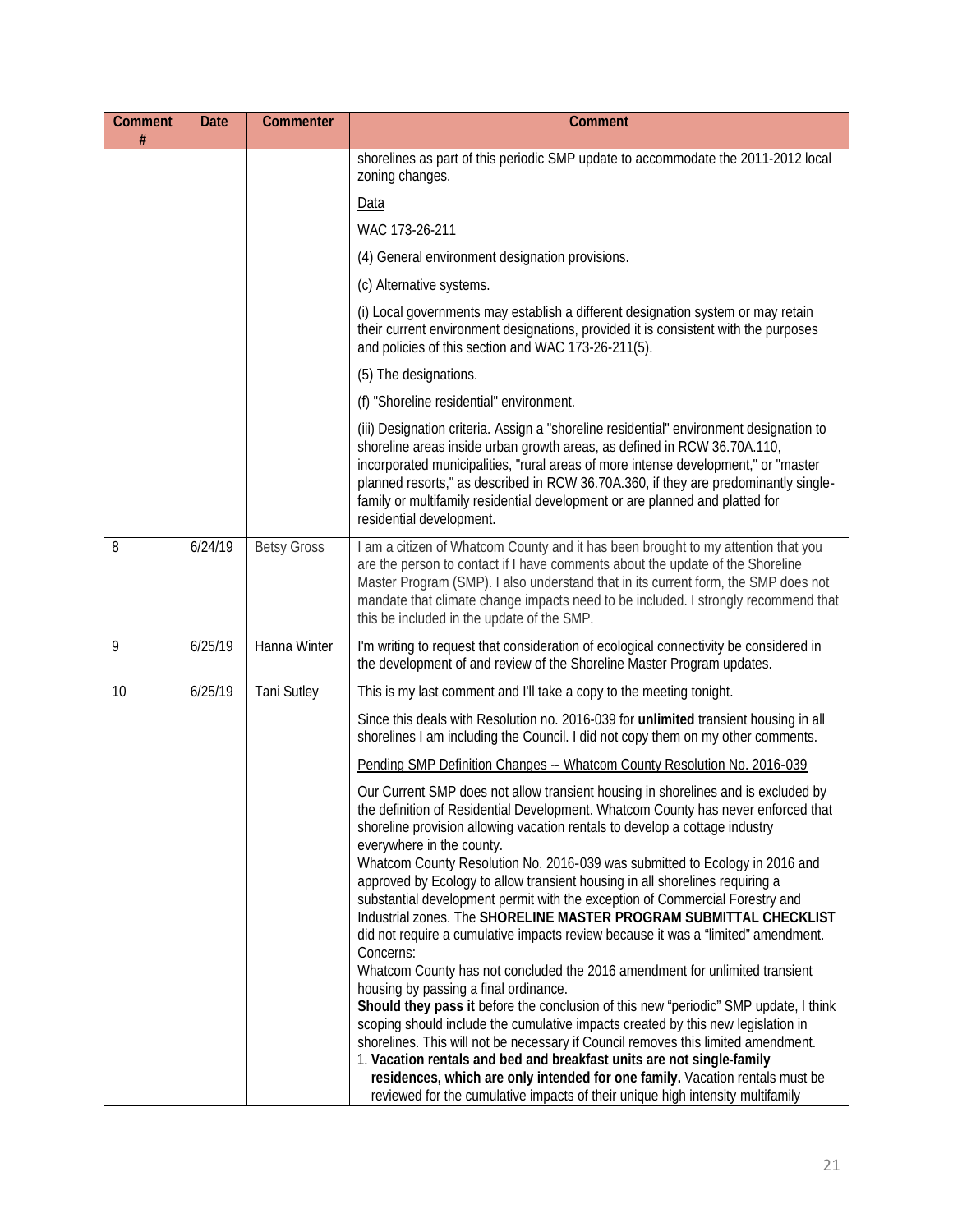| Comment<br># | Date    | Commenter          | <b>Comment</b>                                                                                                                                                                                                                                                                                                                                              |
|--------------|---------|--------------------|-------------------------------------------------------------------------------------------------------------------------------------------------------------------------------------------------------------------------------------------------------------------------------------------------------------------------------------------------------------|
|              |         |                    | vacation use of the property for events, gatherings and lodging. Vacation rentals<br>and bed and breakfast units only make use of existing single-family homes but are<br>a separate use category. Vacation rentals and B&Bs are only residential in that<br>they use a house built to residential standards.                                               |
|              |         |                    | 2. Lake Whatcom is a shoreline of statewide significance and should not have high<br>intensity development in all designations.                                                                                                                                                                                                                             |
|              |         |                    | 3. SDP - Substantial Development Permits need to include cumulative impact<br>assessments as outlined in SHB No. 13-016c (January 22, 2014) Coalition to<br>Protect Puget Sound Habitat v. Pierce County. Ecology Publication No. 17-06-029<br>Page 9 Shoreline Permitting Manual.                                                                          |
|              |         |                    | 4. Finally – if the cumulative analysis does find some designations can handle more<br>intensive uses (which is why we have separate designations) that analysis must<br>include enforcement provisions that meet SMA guidelines.                                                                                                                           |
|              |         |                    | 5. The county proposed registry does NOT meet SMA enforcement guideline<br>provisions.                                                                                                                                                                                                                                                                      |
| 11           | 6/26/19 | <b>Tani Sutley</b> | Concerning: Critical Areas 23.10.060 Reference to plans, regulations or information<br>sources                                                                                                                                                                                                                                                              |
|              |         |                    | Instead of referencing the Critical areas ordinance in 23.10.060, I would like the<br>pending periodic SMP update to include the Critical areas regulations as a section of<br>the SMP.                                                                                                                                                                     |
|              |         |                    | 1. It would be helpful for the public when obtaining permits to have all the information<br>concerning shorelines in one place.                                                                                                                                                                                                                             |
|              |         |                    | 2. When updating the Critical Areas regulations, Ecology should not have line--item<br>veto power over the planning commission and technical committee program<br>recommendations and before the Council is allowed to vote on the final product.<br>Line--item veto power is not a public process and happens without any publication<br>of those changes. |
|              |         |                    | 3. Finally, Ecology should only ask for revisions by following the public procedure of<br>posting their "Required or Recommended changes" after the local document is<br>submitted to the Department of Ecology for review and approval and prior to formal<br>adoption.                                                                                    |
|              |         |                    | 4. It would be appropriate to post all the items deleted from the CAO by Ecology's<br>recent CAO review that the Council was never allowed to vote on as part of this<br>periodic SMP update.                                                                                                                                                               |
| 12           | 7/3/19  | <b>Tani Sutley</b> | I am concerned how the comments received during SMP public comment periods are<br>being handled for Whatcom County. This is especially important since a new periodic<br>update is currently in process.                                                                                                                                                    |
|              |         |                    | For example:                                                                                                                                                                                                                                                                                                                                                |
|              |         |                    | Concerning Attachment B: Responsiveness Summary: Whatcom County SMP<br>Amendment -- Ecology Public Comment Period, March 12 to April 2018                                                                                                                                                                                                                   |
|              |         |                    | Because the Critical Areas Ordinance is included by "Reference" instead of a section<br>of the SMP, there is more need to make sure the public can find parts that apply and<br>those parts that don't apply. I assume this would help PDS staff as well.                                                                                                   |
|              |         |                    | Comment Number 2 requested cross reference of reasonable uses in 16.16.270 and<br>23.60.030 Variance permit criteria.                                                                                                                                                                                                                                       |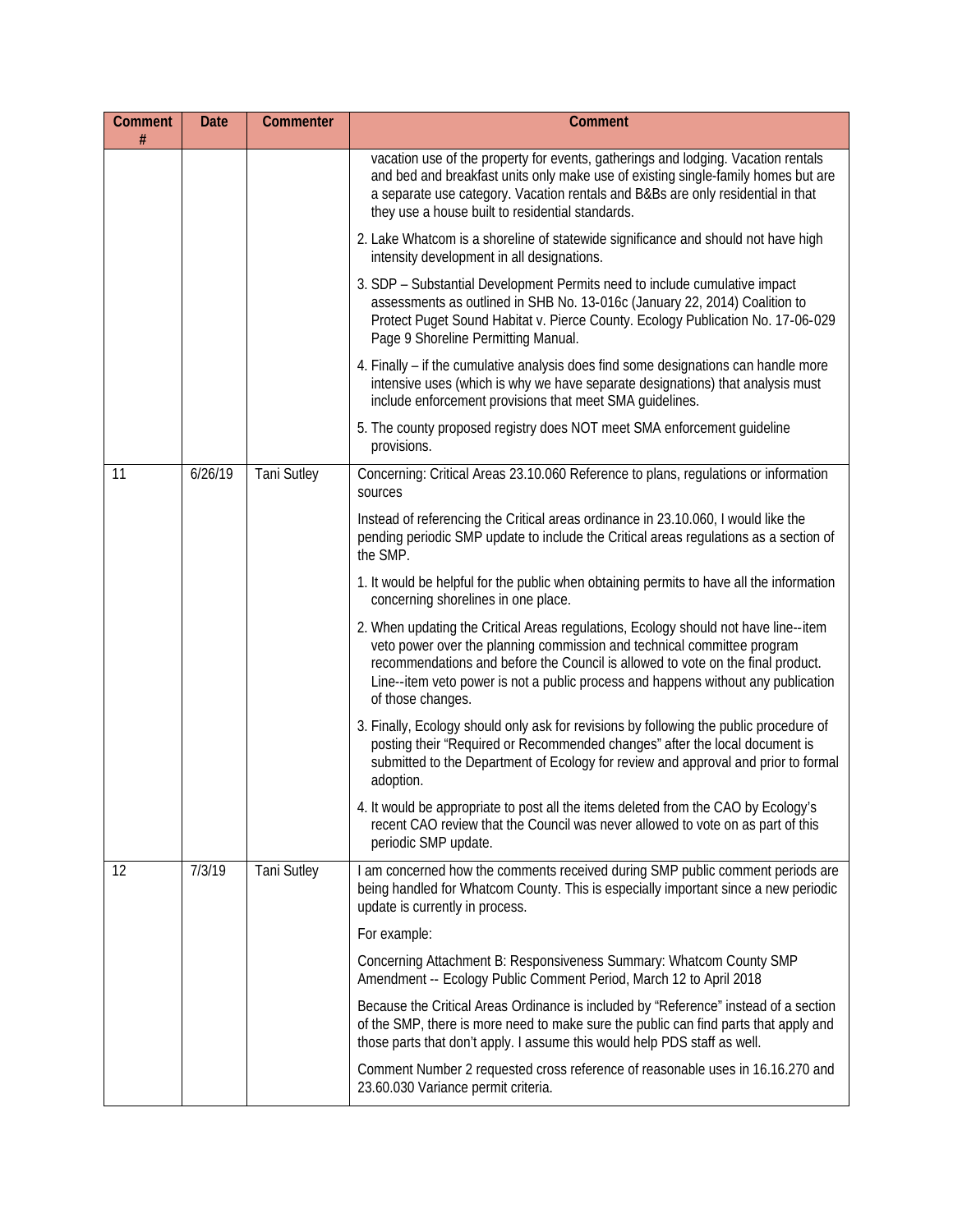| Comment<br># | Date   | Commenter                          | Comment                                                                                                                                                                                                                                                                                                                                                                                                                                                                                                                         |
|--------------|--------|------------------------------------|---------------------------------------------------------------------------------------------------------------------------------------------------------------------------------------------------------------------------------------------------------------------------------------------------------------------------------------------------------------------------------------------------------------------------------------------------------------------------------------------------------------------------------|
|              |        |                                    | C. Proposals that would otherwise qualify as a reasonable use pursuant to WCC<br>16.16.270(A) shall require a shoreline variance and shall meet the variance criteria in<br>this section.                                                                                                                                                                                                                                                                                                                                       |
|              |        |                                    | 23.60.03<br><b>Variance Permit Criteria</b>                                                                                                                                                                                                                                                                                                                                                                                                                                                                                     |
|              |        |                                    | А.<br>The purpose of a variance is to grant relief to specific bulk or dimensional requirements<br>set forth in this Program and any associated standards appended to this Program such<br>as critical areas buffer requirements where there are extraordinary or unique<br>circumstances relating to the property such that the strict implementation of this Program<br>would impose unnecessary hardships on the applicant/proponent or thwart the policy set<br>forth in RCW 90.58.020. Use restrictions may not be varied. |
|              |        |                                    |                                                                                                                                                                                                                                                                                                                                                                                                                                                                                                                                 |
|              |        |                                    | 45                                                                                                                                                                                                                                                                                                                                                                                                                                                                                                                              |
|              |        |                                    |                                                                                                                                                                                                                                                                                                                                                                                                                                                                                                                                 |
|              |        |                                    | WHATCOM COUNTY SHORELINE MANAGEMENT PROGRAM                                                                                                                                                                                                                                                                                                                                                                                                                                                                                     |
|              |        |                                    | В.<br>Variances will be granted in any circumstance where denial would result in a thwarting of<br>the policy enumerated in RCW 90.58.020. In all instances extraordinary circumstances<br>shall be shown and the public interest shall suffer no substantial detrimental effect.                                                                                                                                                                                                                                               |
|              |        |                                    | C.<br>Proposals that would otherwise qualify as a reasonable use pursuant to WCC<br>16.16.270A shall require a shoreline variance and shall meet the variance criteria in this<br>section.                                                                                                                                                                                                                                                                                                                                      |
|              |        |                                    | County and Ecology Response:                                                                                                                                                                                                                                                                                                                                                                                                                                                                                                    |
|              |        |                                    | WCC 16.16.270(B)(2)(k)(ii) of the 2016 updated CAO (which would replace the<br>current CAO applicable in the shoreline jurisdiction) already has a cross reference to<br>23.60.030.                                                                                                                                                                                                                                                                                                                                             |
|              |        |                                    | This part of the CAO concerns driveways as part of the single-family residence<br>permit process in critical areas. Reasonable use as defined in 16.16.270 B is not<br>limited to driveways and includes:                                                                                                                                                                                                                                                                                                                       |
|              |        |                                    | "If the application of this chapter would deny all reasonable economic use of the<br>subject property, including agricultural use, use or development shall be allowed if it<br>is consistent with the zoning code and the purposes of this chapter."                                                                                                                                                                                                                                                                           |
|              |        |                                    | While I understand that 16.16.270 does not apply to Shorelines as listed in<br>23.10.060, the fact is 23.60.030 includes part of the criteria of 16.16.270.                                                                                                                                                                                                                                                                                                                                                                     |
|              |        |                                    | If a shoreline reasonable use permit project qualifies for 16.16.270 then the Whatcom<br>County SMP allows the Variance permit criteria to apply.                                                                                                                                                                                                                                                                                                                                                                               |
|              |        |                                    | If Whatcom County and the public don't like this provision then it should be changed<br>but the meaning as it stands now is clear. I didn't make this comment because I<br>support or do not support it but to make the meaning clear.                                                                                                                                                                                                                                                                                          |
|              |        |                                    | Comment process matters. The current CAO as it applies to the SMP is difficult for<br>the public to use and needs improvement.                                                                                                                                                                                                                                                                                                                                                                                                  |
|              |        |                                    | It is unclear to me if Ecology and Whatcom County are properly processing<br>comments to allow inclusion of those comments as "required changes" to the SMP<br>amendments process.                                                                                                                                                                                                                                                                                                                                              |
|              |        |                                    | I hope you will rethink how comments are being handled.                                                                                                                                                                                                                                                                                                                                                                                                                                                                         |
| 13           | 7/3/19 | Karlee<br>Deatherage,<br>ReSources | Thank you for accepting public comment on the scope of the Whatcom County<br>Shoreline Master Program Periodic Update for 2020.RE Sources for Sustainable<br>Communities is a local organization in northwest Washington, founded in 1982. RE                                                                                                                                                                                                                                                                                   |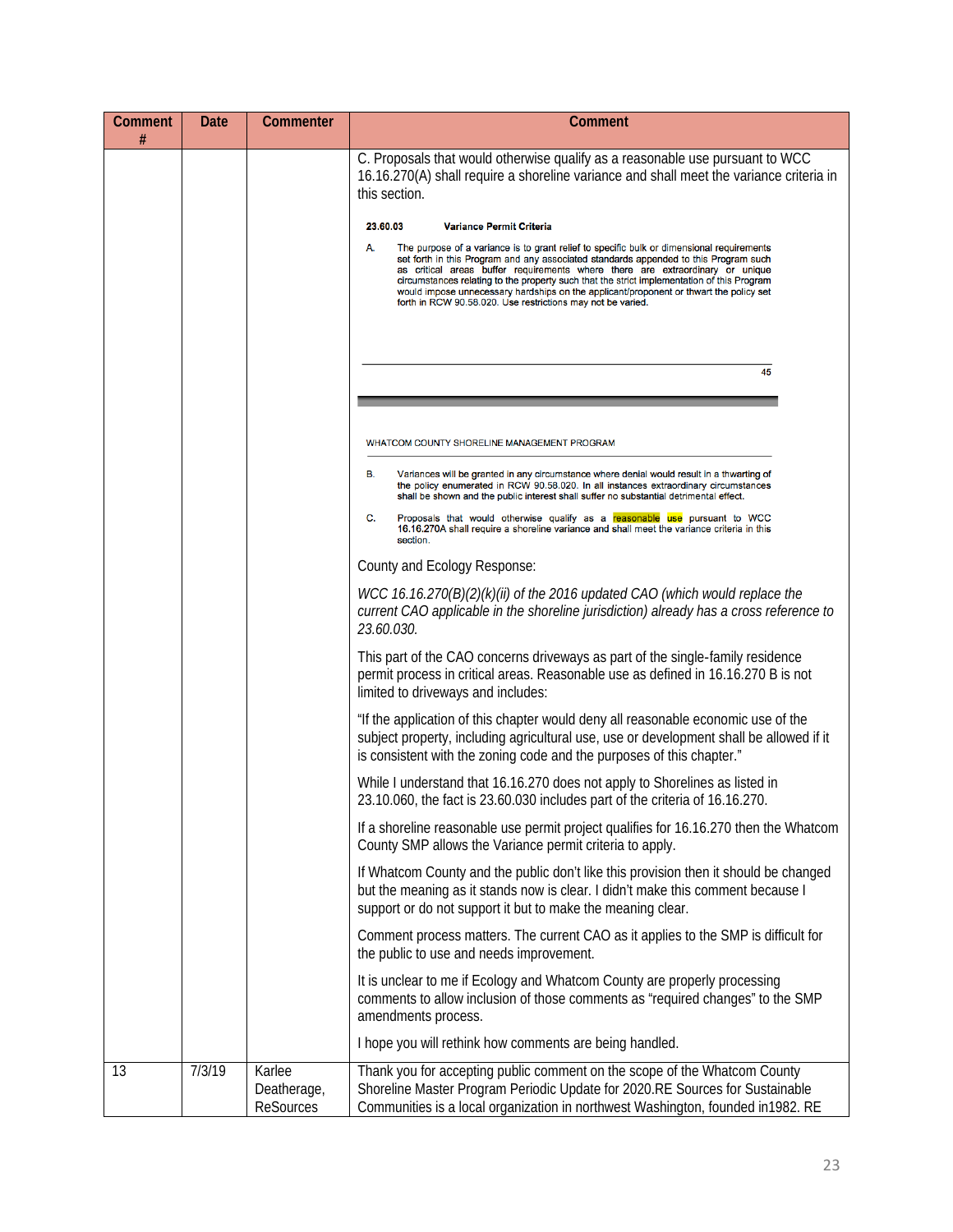| <b>Comment</b><br># | <b>Date</b> | Commenter              | <b>Comment</b>                                                                                                                                                                                                                                                                                                                                                                                                                                                                                                                                                                                                                                                                                                                                                                                                                                                                                                                                                |
|---------------------|-------------|------------------------|---------------------------------------------------------------------------------------------------------------------------------------------------------------------------------------------------------------------------------------------------------------------------------------------------------------------------------------------------------------------------------------------------------------------------------------------------------------------------------------------------------------------------------------------------------------------------------------------------------------------------------------------------------------------------------------------------------------------------------------------------------------------------------------------------------------------------------------------------------------------------------------------------------------------------------------------------------------|
|                     |             | Clean Water<br>Program | Sources works to build sustainable communities and protect the health of northwest<br>Washington's people and ecosystems through the application of science, education,<br>advocacy, and action. Our North Sound Baykeeper program is dedicated to<br>protecting and enhancing the marine and nearshore habitats of northern Puget<br>Sound and the Georgia Strait. Our chief focus is on preventing pollution from entering<br>the North Sound and Strait, while helping our local citizenry better understand the<br>complex connections between prosperity, society, environmental health, and<br>individual well-being. Our North Sound Baykeeper is the 43rd member of the<br>Waterkeeper Alliance, with over 300 organizations in 34 countries around the world<br>that promote fishable, swimmable, drinkable water. RE Sources has over 20,000<br>members in Whatcom, Skagit, and San Juan counties, and we submit these<br>comments on their behalf. |
|                     |             |                        | Our valuable shorelines - which oysters, clams, herring, salmon, and even orcas<br>rely on - are economically and ecologically critical for our North Sound way of life.<br>However, these shorelines are in urgent need of protection. It appears that the way<br>the SMP has been conducted for decades may be insufficient to protect our<br>livelihoods and the fish and other wildlife that depend on healthy shorelines in the<br>face of more frequent storms and population growth.                                                                                                                                                                                                                                                                                                                                                                                                                                                                   |
|                     |             |                        | Below are topics and issue areas we urge Whatcom County investigate during the<br><b>SMP Periodic Update:</b>                                                                                                                                                                                                                                                                                                                                                                                                                                                                                                                                                                                                                                                                                                                                                                                                                                                 |
|                     |             |                        | • Gravel bar mining prohibited in creeks and the river. Please make gravel bar<br>mining, or gravel bar scalping, a prohibited activity in creeks and rivers unless it is<br>expressly tied to a habitat restoration plan or flood hazard management plan which<br>should then require a shoreline conditional use permit. Gravel bar mining in salmon<br>spawning rivers provides little public benefit and great public risk for our threatened<br>salmon species.                                                                                                                                                                                                                                                                                                                                                                                                                                                                                          |
|                     |             |                        | • Please include the new Marine Resource Lands language in Chapter 8 of the<br>Whatcom County Comprehensive Plan in this update and recommend it to the<br>Whatcom County Council for approval. The Whatcom County Council directed staff<br>to work with the Whatcom Marine Resources Committee, Planning Commission,<br>and other relevant county committees to draft language on this new section of the<br>Comprehensive Plan. Efforts were paused in 2018 at the Planning Commission<br>because the SMP update was going to take place. Please reinvigorate this effort<br>now that the SMP update is in motion.                                                                                                                                                                                                                                                                                                                                         |
|                     |             |                        | • Bulkheads and revetments for single family residential homes require Hydraulic<br>Permit Approval from WDFW. Please include reference to HPA requirements to<br>ensure consistency with the state as result of 2019 legislation (2SHB 1579).                                                                                                                                                                                                                                                                                                                                                                                                                                                                                                                                                                                                                                                                                                                |
|                     |             |                        | • Please reference the Shore Friendly Program that is available to shoreline property<br>owners. This is a program offered by WDFW and DNR that provides information<br>and financial incentives to existing shoreline property owners to reduce their<br>impact. It's similar to the Lake Whatcom Homeowner Incentive Program.                                                                                                                                                                                                                                                                                                                                                                                                                                                                                                                                                                                                                               |
|                     |             |                        | • Prohibit any new oil or gas pipelines from crossing above or beneath rivers and<br>lakes. This would not apply to replacing or maintaining existing pipelines.                                                                                                                                                                                                                                                                                                                                                                                                                                                                                                                                                                                                                                                                                                                                                                                              |
|                     |             |                        | • Mitigation requirements for hazard trees. Currently there's no requirement to<br>mitigate, or replant, a hazard tree. We suggest adding a requirement to replant a<br>native tree in an appropriate location on site for every hazard tree removed in the<br>shoreline.                                                                                                                                                                                                                                                                                                                                                                                                                                                                                                                                                                                                                                                                                     |
|                     |             |                        | • Please require that any manure holding facility permitted within the shoreline<br>jurisdiction be in the form of above ground tanks or towers instead of earthen                                                                                                                                                                                                                                                                                                                                                                                                                                                                                                                                                                                                                                                                                                                                                                                            |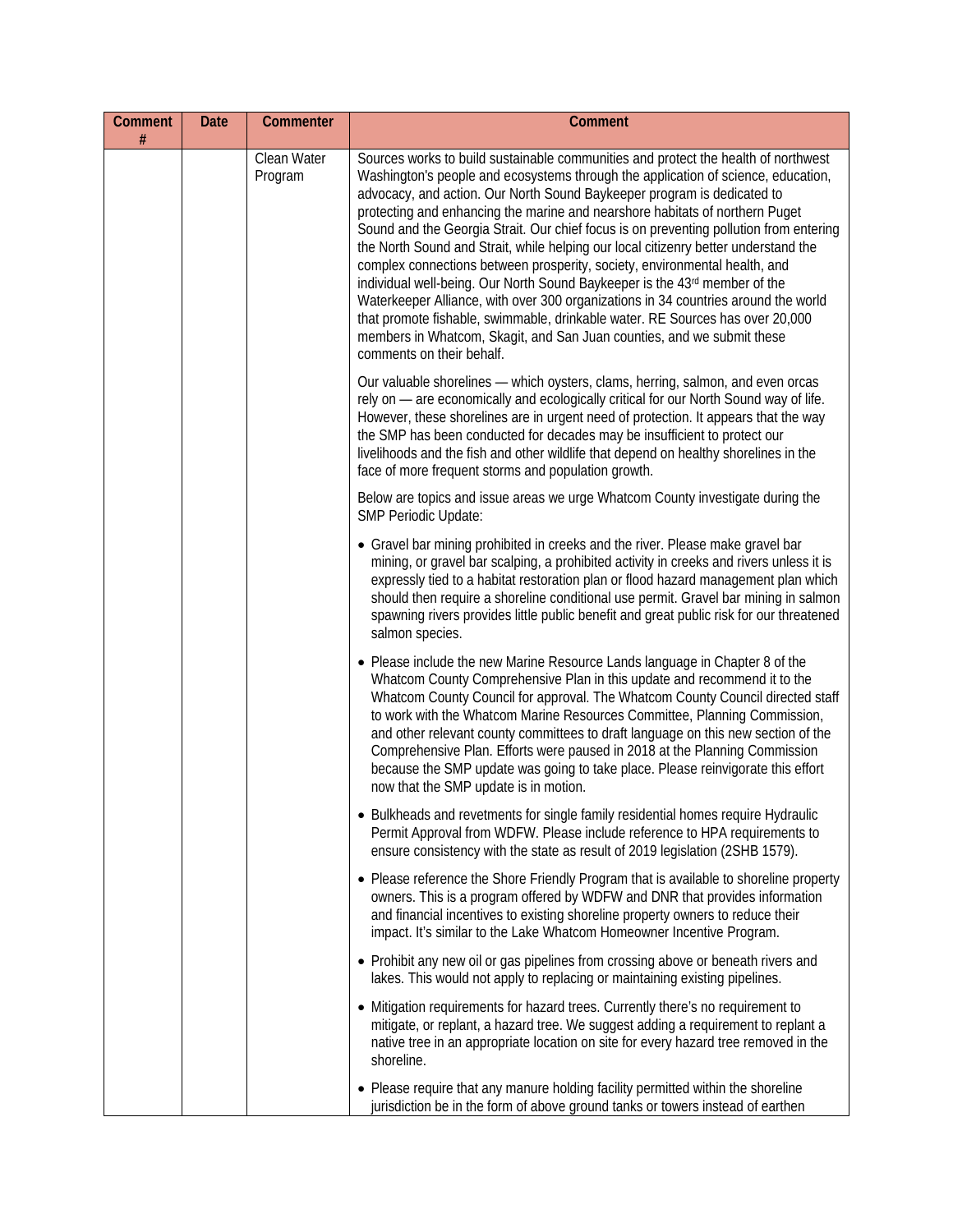| Comment<br># | Date | Commenter | Comment                                                                                                                                                                                                                                                                                                                                                                                                                                                                                           |
|--------------|------|-----------|---------------------------------------------------------------------------------------------------------------------------------------------------------------------------------------------------------------------------------------------------------------------------------------------------------------------------------------------------------------------------------------------------------------------------------------------------------------------------------------------------|
|              |      |           | lagoons. In order to be protective of our waterways and groundwater, please make<br>it mandatory for any new or replaced manure lagoons to be above ground in tanks<br>or towers. Along the same lines, consider making manure lagoons a shoreline<br>conditional use as well.                                                                                                                                                                                                                    |
|              |      |           | • Consider ways to improve protections for salmon and forage fish habitat. One<br>possible way to do this is by prohibiting (or, at a minimum, making conditional)<br>overwater structures, piers, docks, and wharfs over eelgrass and kelp beds.                                                                                                                                                                                                                                                 |
|              |      |           | • Mitigation for bulkheads and revetments. How are bulkheads and revetments<br>mitigated for on their impacts to shoreline functions and habitat for forage fish? If<br>Whatcom County currently doesn't require mitigation for these impacts, what could<br>be done to improve the situation going forward?                                                                                                                                                                                      |
|              |      |           | • Lake Whatcom:<br>o The City of Bellingham's SMP (Title 22, BMC) makes many mentions of Lake<br>Whatcom and discourages certain new uses and activities like docks (a whole<br>section in BMC 22.09.060 "Piers, floats, pilings - Lake Whatcom and Lake<br>Padden) and the spraying of herbicides (BMC 22.05.020(B)(1)(n)). Please<br>consider mirroring the City's SMP regulations for Lake Whatcom.<br>o Please consider making docks, piers, and wharfs on Lake Whatcom a<br>conditional use. |
|              |      |           | • Cherry Point: please consider the following to protect the Cherry Point Aquatic<br>Reserve:<br>o Ensure conditional use permits are required for changes of use.<br>o Define existing uses specifically.<br>o Prohibit new piers, docks, wharfs, and wings at Cherry Point.                                                                                                                                                                                                                     |
|              |      |           | • Consider ways to improve shoreline ecological processes and functions through a<br>policy of net-gain instead of no-net-loss. The current standard of no-net-loss<br>coupled with shoreline-degrading activities that took place prior to local SMP<br>regulations makes maintaining and restoring threatened and endangered species<br>that much more difficult, especially considering the impacts from climate change<br>and population growth.                                              |
|              |      |           | • Please consider requiring the restoration of native vegetation and vegetation<br>conservation standards (lawns and turf are prohibited) for any new building<br>permits, expansions or change of use in the following areas:<br>o Within 50' of the Ordinary High-Water Mark (OHWM) for Lake Whatcom<br>o Within 50' of the OHWM for other water quality impaired waterbodies (via the<br>Clean Water Act 303(d) list)                                                                          |
|              |      |           | • Consider the loss and disconnection of wildlife habitat as a result of shoreline<br>development and actions. Intact riparian shorelines often serve as wildlife corridors<br>and should not be disconnected.                                                                                                                                                                                                                                                                                    |
|              |      |           | • Climate Change impacts on rising sea levels, storm surges, and riverine and<br>marine flooding:<br>o How has the OHWM changed on shorelines as a result of sea level rise since<br>2007? Shoreline maps should be updated to reflect any additional areas that are<br>now considered within the 200' of the OHM as a matter of shoreline jurisdiction.                                                                                                                                          |
|              |      |           | o Storm surges, highest observed water levels, and flooding for marine and<br>freshwater shorelines: how can the SMP protect, reduce, and/or plan for these<br>impacts that will become more frequent?<br>o Given the impacts of sea level rise on property and life, please prevent                                                                                                                                                                                                              |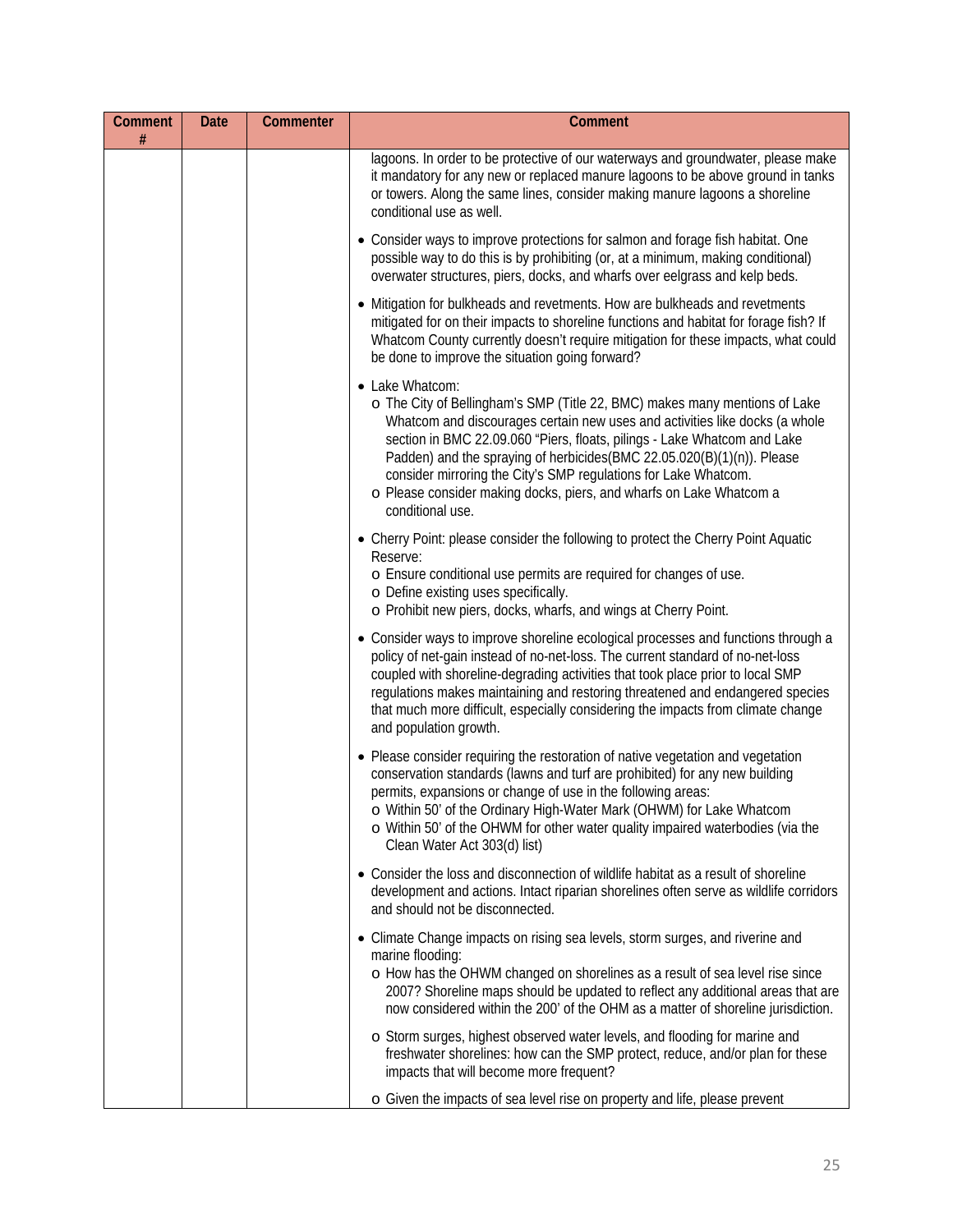| <b>Comment</b><br># | Date   | Commenter  | Comment                                                                                                                                                                                                                                                                                                                                                                                                                               |
|---------------------|--------|------------|---------------------------------------------------------------------------------------------------------------------------------------------------------------------------------------------------------------------------------------------------------------------------------------------------------------------------------------------------------------------------------------------------------------------------------------|
|                     |        |            | construction in areas that will be underwater in the next 30 years. The<br>Washington Coastal Hazards Resilience Network has the best available science<br>on this with various sea level rise projections depending on various greenhouse<br>gas scenarios.                                                                                                                                                                          |
|                     |        |            | o Examples from local jurisdictions that incorporate climate impacts:                                                                                                                                                                                                                                                                                                                                                                 |
|                     |        |            | o The City of Tacoma has included many updates in their 2019 Periodic Update<br>regarding climate change impacts. Below are the additions they are proposing<br>which Whatcom County could incorporate:<br>A new general policy of "Evaluate sea level rise data and consider sea level<br>rise risks and implications in the development of regulations, plans, and<br>programs." (p. 66)                                            |
|                     |        |            | • New site planning policies:                                                                                                                                                                                                                                                                                                                                                                                                         |
|                     |        |            | "Development should be located, designed, and managed both to<br>minimize potential impacts from sea level rise and to promote resilience in<br>the face of those impacts, by such actions as protecting wetland and<br>shoreline natural functions, incorporating green infrastructure, retaining<br>mature vegetation, and considering soft-shore armoring wherever<br>possible." (p. 69)3                                          |
|                     |        |            | "Assess the risks and potential impacts on both City government<br>operations and on the community due to climate change and sea level<br>rise, with special regard for social equity." (p. 70)                                                                                                                                                                                                                                       |
|                     |        |            | "Promote community resilience through the development of climate<br>change adaptation strategies. Strategies should be used by both the<br>public and private sectors to help minimize the potential impacts of climate<br>change on new and existing development and operations, including<br>programs that encourage retrofitting of existing development and<br>infrastructure to adapt to the effects of climate change." (p. 70) |
|                     |        |            | A new general policy for Critical Areas and Marine Shoreline Protection:<br>"Protect natural processes and functions of Tacoma's environmental assets<br>(wetlands, streams, lakes, and marine shorelines) in anticipation of climate<br>change impacts, including sea level rise."                                                                                                                                                   |
|                     |        |            | We urge Whatcom County to think outside the box when it comes to protecting our<br>shorelines and communities and the wildlife that depend on them in the face of<br>challenging threats. Whatcom County can become a leader on these issues.                                                                                                                                                                                         |
|                     |        |            | Thank you for considering our comments.                                                                                                                                                                                                                                                                                                                                                                                               |
| 14                  | 7/3/19 | Jim Hansen | I am submitting the following suggestions on ways to enhance this year's SMP<br>Update with the limited update context. We know that our shorelines and natural<br>areas functions are not keeping up with the "no net loss" requirement. Please<br>consider ways to encourage net-gain of shoreline and natural area functions and<br>values, including those suggested below.                                                       |
|                     |        |            | • Permit bulkheads only as a last-resort option. Prioritize natural, living shorelines to<br>reduce the impacts of flooding instead of bulkheads that damage salmon and<br>forage fish habitat.                                                                                                                                                                                                                                       |
|                     |        |            | • Prohibit new overwater structures, piers, docks, and wharfs over salmon and<br>forage fish habitat.                                                                                                                                                                                                                                                                                                                                 |
|                     |        |            | • Require the restoration of native vegetation and vegetation conservation standards<br>(lawns and turf are prohibited) for any new building permits, expansions or change                                                                                                                                                                                                                                                            |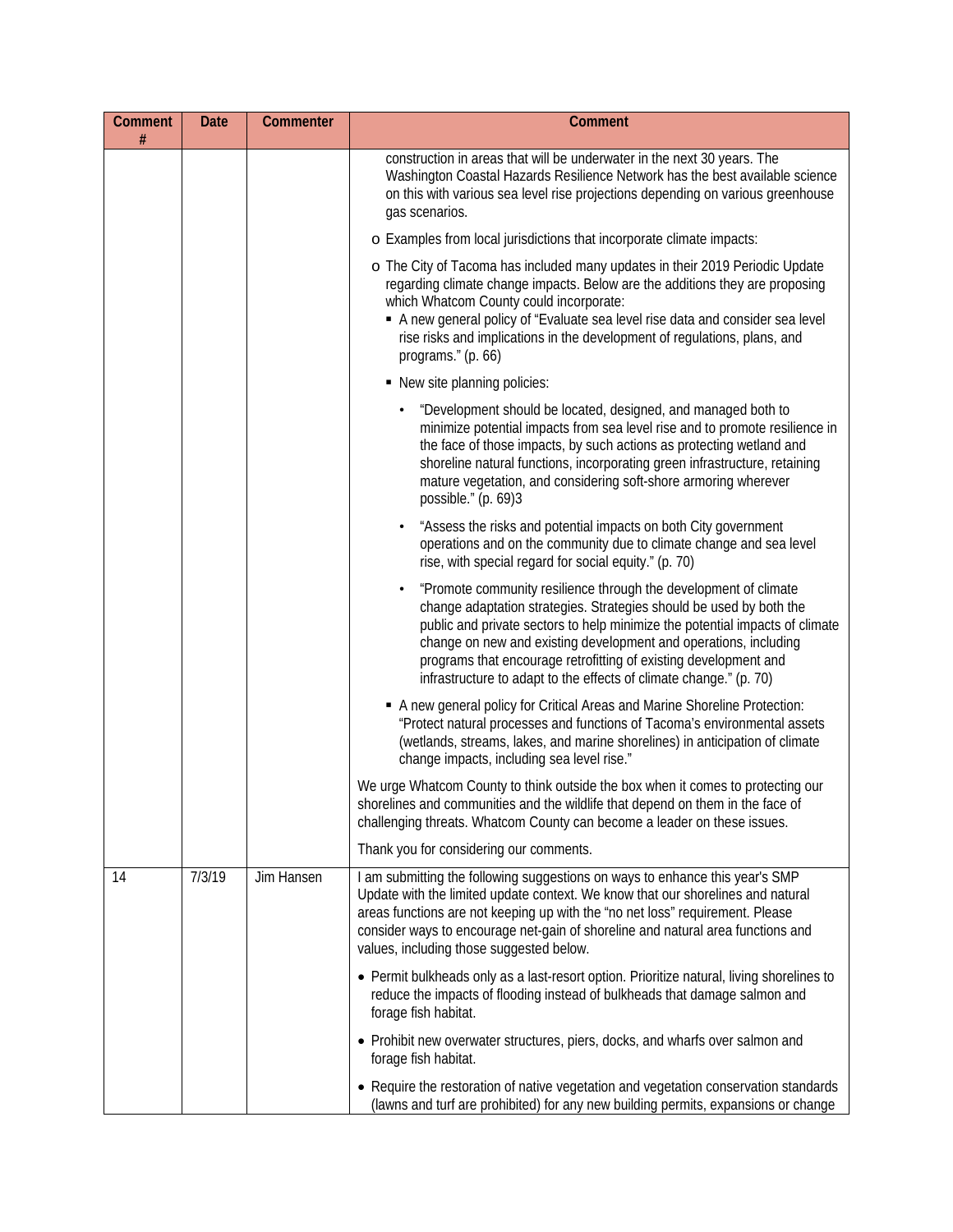| <b>Comment</b><br># | <b>Date</b> | Commenter   | Comment                                                                                                                                                                                                                                                                                                                                                                                                                                                                                                                                                                                                                                                                                                                                                                                                                                                                                                                                                                                                                                                                                                                                                                                                                                                                                                         |
|---------------------|-------------|-------------|-----------------------------------------------------------------------------------------------------------------------------------------------------------------------------------------------------------------------------------------------------------------------------------------------------------------------------------------------------------------------------------------------------------------------------------------------------------------------------------------------------------------------------------------------------------------------------------------------------------------------------------------------------------------------------------------------------------------------------------------------------------------------------------------------------------------------------------------------------------------------------------------------------------------------------------------------------------------------------------------------------------------------------------------------------------------------------------------------------------------------------------------------------------------------------------------------------------------------------------------------------------------------------------------------------------------|
|                     |             |             | of use in the following areas within 50' of the Ordinary High-Water Mark (OHWM)                                                                                                                                                                                                                                                                                                                                                                                                                                                                                                                                                                                                                                                                                                                                                                                                                                                                                                                                                                                                                                                                                                                                                                                                                                 |
|                     |             |             | • Cherry Point: please consider the following to protect the Cherry Point Aquatic<br>Reserve:<br>o Ensure conditional use permits are required for changes of use.<br>o Define existing uses specifically.<br>o Prohibit new piers, docks, wharfs, and wings at Cherry Point                                                                                                                                                                                                                                                                                                                                                                                                                                                                                                                                                                                                                                                                                                                                                                                                                                                                                                                                                                                                                                    |
|                     |             |             | • Prohibit new manure lagoons in the shoreline.                                                                                                                                                                                                                                                                                                                                                                                                                                                                                                                                                                                                                                                                                                                                                                                                                                                                                                                                                                                                                                                                                                                                                                                                                                                                 |
|                     |             |             | • Prohibit gravel bar removal (also known as river bar scalping) in creeks and rivers.<br>This activity is not cost effective without massive public subsidies.                                                                                                                                                                                                                                                                                                                                                                                                                                                                                                                                                                                                                                                                                                                                                                                                                                                                                                                                                                                                                                                                                                                                                 |
|                     |             |             | • Lake Whatcom:<br>o Prohibit the following in order to protect our drinking water from pollution from<br>oil from boats: dredging, new commercial development, new in-water<br>structures, piers, floats and pilings.<br>o Include language in the SMP about the importance of Lake Whatcom as the<br>source of drinking water for most of the County and the water quality<br>improvement plan (TMDL). As per the City of Bellingham SMP                                                                                                                                                                                                                                                                                                                                                                                                                                                                                                                                                                                                                                                                                                                                                                                                                                                                      |
|                     |             |             | • Climate change: How has the OHWM changed on shorelines as a result of sea<br>level rise since 2007?<br>o Shoreline maps should be updated to reflect any additional areas that are<br>now considered within the 200' of the OHM as a matter of shoreline<br>jurisdiction.<br>o Storm surges, highest observed water levels, and flooding for marine and<br>freshwater shorelines: how can the SMP protect, reduce, and/or plan for<br>these impacts that will become more frequent?<br>o Given the impacts of sea level rise on property and life, please prevent<br>construction in areas that will be underwater in the next 30 years. The<br>Washington Coastal Hazards Resilience Network has the best available<br>science on this with various sea level rise projections depending on various<br>greenhouse gas scenarios.                                                                                                                                                                                                                                                                                                                                                                                                                                                                             |
|                     |             |             | Thank you for you for attention to these suggestions. I know the citizens wish you to<br>do more in this update than just repaint the deck chairs on the Titanic.                                                                                                                                                                                                                                                                                                                                                                                                                                                                                                                                                                                                                                                                                                                                                                                                                                                                                                                                                                                                                                                                                                                                               |
| 15                  | 7/5/19      | Kim Clarkin | Please take the opportunity this update offers to incorporate recent scientific<br>understanding of climate change, as well as respond to and reduce the ongoing<br>degradation of shorelines, habitats and their connectivity. Here are a few specifics.<br>The SMP should explicitly recognize the Cherry Point Aquatic Reserve and its<br>$\bullet$<br>Management Plan<br>(https://www.dnr.wa.gov/publications/aqr_resv_cp_mgmtplan_amend_201702.p<br>df?0bilab), which is currently being updated by DNR and a stakeholder<br>committee. The county's shoreline management guidance for Cherry Point<br>should accord with DNR's management strategies to work toward fulfillment of<br>CPAR's goals. The goals for the aquatic reserve focus on maintenance and<br>protection of: populations and habitat for a number of endemic and migratory<br>aquatic species of interest; habitat-forming processes and functions; and water<br>quality. Reducing human detrimental impacts on species and habitats is another<br>goal. DNR and WDFW and others, with help from many volunteers, are working<br>to monitor and understand the ecological system at the Reserve, so that<br>conformance with these goals can be assessed.<br>The SMP should support Management Plan objectives such as the following: |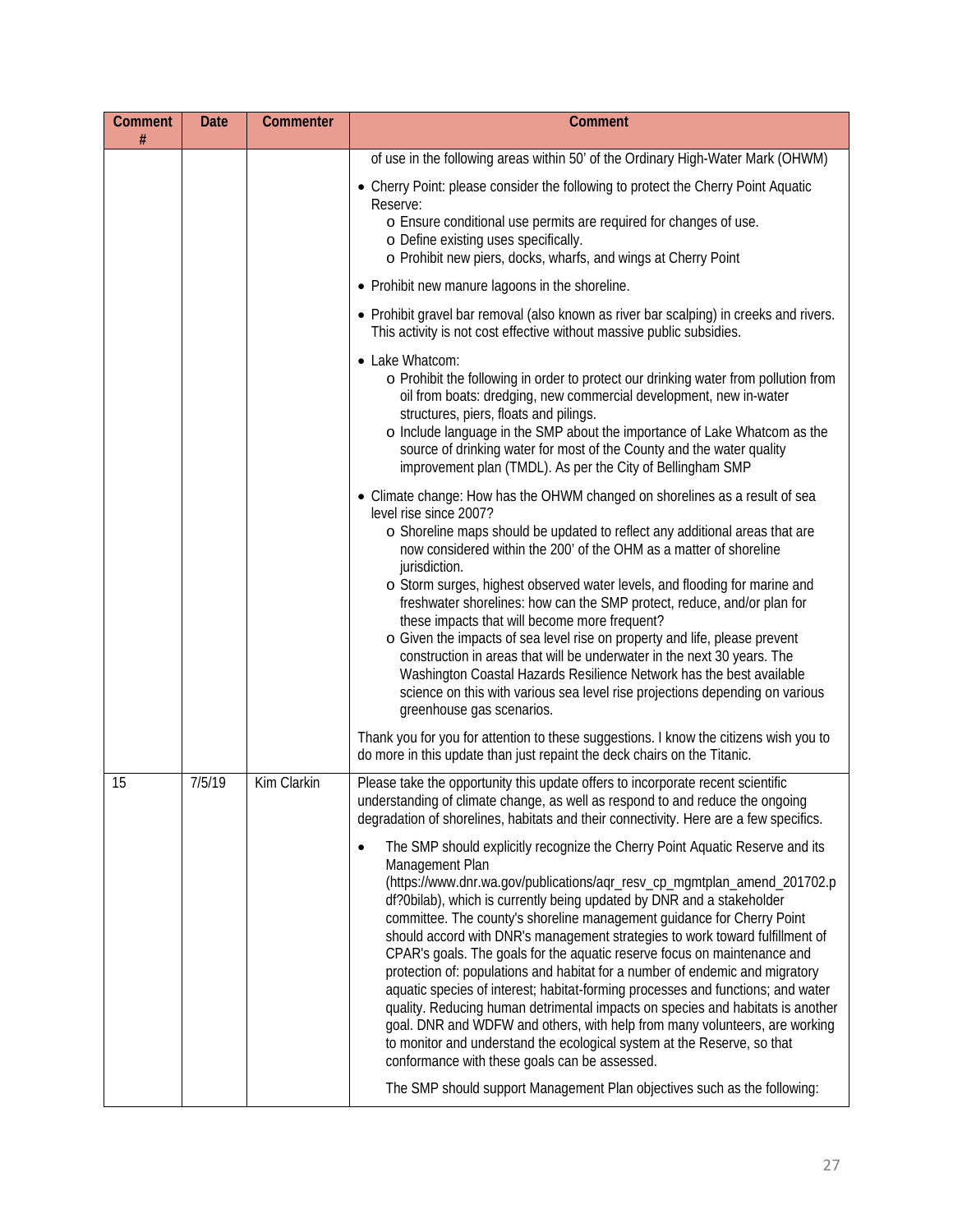| <b>Comment</b><br># | <b>Date</b> | Commenter | Comment                                                                                                                                                                                                                                                                                                                                                                                                                                                                                                                                                                                                                                                                                                             |
|---------------------|-------------|-----------|---------------------------------------------------------------------------------------------------------------------------------------------------------------------------------------------------------------------------------------------------------------------------------------------------------------------------------------------------------------------------------------------------------------------------------------------------------------------------------------------------------------------------------------------------------------------------------------------------------------------------------------------------------------------------------------------------------------------|
|                     |             |           | 2.1 Work cooperatively to identify and minimize existing and potential future<br>water quality impacts on the nearshore environment resulting from outfalls,<br>runoff, groundwater contamination, ballast, airborne sources, and other<br>discharges to the Reserve. Monitor nearshore water quality and<br>temperature and support local efforts to reduce adverse impacts over time.                                                                                                                                                                                                                                                                                                                             |
|                     |             |           | 1.4 Consider climate change when planning restoration projects and future<br>development.                                                                                                                                                                                                                                                                                                                                                                                                                                                                                                                                                                                                                           |
|                     |             |           | 3.1 Prevent impacts of new structures, shoreline modification, intakes and<br>outfalls on aquatic vegetation, forage fish spawning, and fish migration, and<br>minimize risks of environmental impacts from existing industrial, residential,<br>and recreational uses.                                                                                                                                                                                                                                                                                                                                                                                                                                             |
|                     |             |           | The SMP should very definitely include climate change adaptation and damage-<br>reduction strategies. For example, sea level rise and increasing storm surges<br>will require responses, and these should be regulated such that wetlands, wood,<br>and other 'natural' techniques for reducing damage will be required in lieu of<br>rock and concrete walls. The SMP should not stop at general guidance, but<br>should call out specific requirements and criteria for flexibility. Staying with a<br>2007 baseline and resource evaluation would be counter-productive given the<br>changes in both climate and our understanding since then. Surely high water<br>marks have changed since 2007, haven't they? |
|                     |             |           | The SMP should establish quantitative ways to evaluate development permits in<br>$\bullet$<br>terms of no net loss of ecological function. Policy guidance is simply too flimsy<br>to rely on, and staff should not be put in the position of making judgments based<br>on generalities. What is the status of ecological functioning along the county's<br>shorelines? How has that changed since 2007? Are requirements being<br>implemented in actual permits or are variances undermining them? Are they<br>working or not?                                                                                                                                                                                     |
|                     |             |           | I support RE-Sources request that the SMP prevent gravel bar scalping except<br>where life and property are at risk. In that case, the proposal should require a<br>public CUP process before being permitted.                                                                                                                                                                                                                                                                                                                                                                                                                                                                                                      |
| 16                  | 7/8/19      | Jay Irwin | As you know I have been doing a lot of permitting for dock projects (dock repairs as<br>well as new docks) the last few years. A couple of issues/concerns I'd like to<br>comment on are                                                                                                                                                                                                                                                                                                                                                                                                                                                                                                                            |
|                     |             |           | 1.<br>The dock length requirement as it relates to water depth for adequate<br>moorage. Requiring moorage in shallow water conflicts with habitat protection<br>as it increases over water coverage with floats/platforms/moorage etc. in the<br>nearshore. More flexibility should be added to allow moorage in deeper water.<br>The current policy was likely implemented prior to modern wakeboats/wake<br>surfing popularity which with my understanding creates more wave action and<br>can cause floats in shallow water to contact the lake bed.                                                                                                                                                             |
|                     |             |           | 2.<br>Float size. Working with Lakeside Marine (a dock contractor) they have<br>expressed concerns that the current maximum size float (6' x 20') is very<br>small and difficult to stabilize and provide safe walking conditions for people.<br>This question should get re-looked at during the update.                                                                                                                                                                                                                                                                                                                                                                                                           |
|                     |             |           | Trying to figure out the requirements for a shared dock is really difficult and<br>3.<br>unclear. It should be made clearer in the code. Sharing moorage should be<br>encouraged but my limited permitting experience with it has shown it to be<br>very cumbersome and frustrating for property owners.                                                                                                                                                                                                                                                                                                                                                                                                            |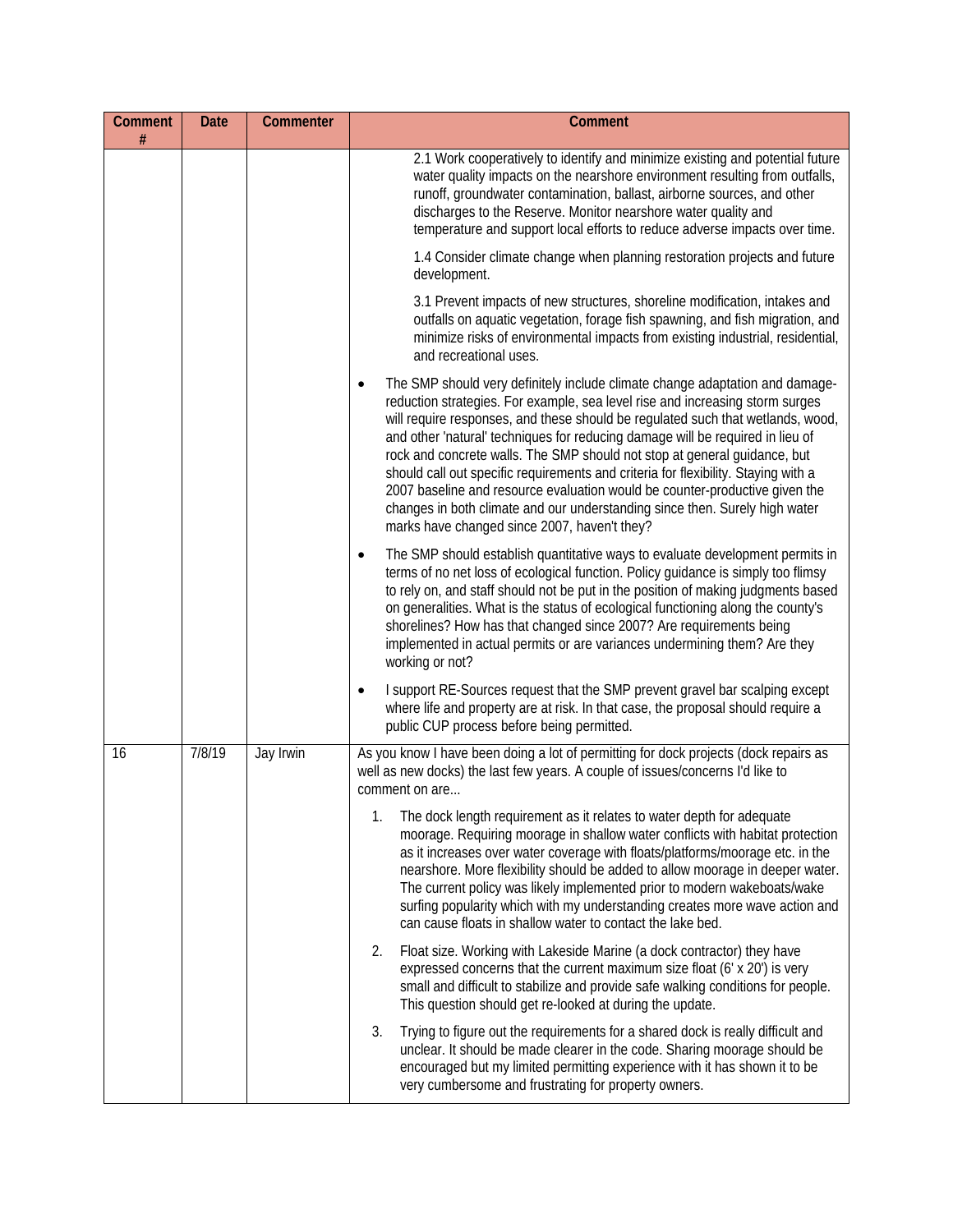| <b>Comment</b><br># | <b>Date</b> | Commenter                                                                                        | <b>Comment</b>                                                                                                                                                                                                                                                                                                                                                                                                                                                                                                                                                                                                                                                                                                                                                                                                                                                                                                                                                                                                                                                                                                                                                                                                                                                                                                                                                                                                                                                                                                                                                                                                                                                                                                                                                                                                                                                                                                                                                                                                                                                                                                                                                                                                                                                  |
|---------------------|-------------|--------------------------------------------------------------------------------------------------|-----------------------------------------------------------------------------------------------------------------------------------------------------------------------------------------------------------------------------------------------------------------------------------------------------------------------------------------------------------------------------------------------------------------------------------------------------------------------------------------------------------------------------------------------------------------------------------------------------------------------------------------------------------------------------------------------------------------------------------------------------------------------------------------------------------------------------------------------------------------------------------------------------------------------------------------------------------------------------------------------------------------------------------------------------------------------------------------------------------------------------------------------------------------------------------------------------------------------------------------------------------------------------------------------------------------------------------------------------------------------------------------------------------------------------------------------------------------------------------------------------------------------------------------------------------------------------------------------------------------------------------------------------------------------------------------------------------------------------------------------------------------------------------------------------------------------------------------------------------------------------------------------------------------------------------------------------------------------------------------------------------------------------------------------------------------------------------------------------------------------------------------------------------------------------------------------------------------------------------------------------------------|
| 17                  | 7/8/19      | Rick Hann, for<br>The Cherry<br>Point Aquatic<br>Reserve<br>Citizen<br>Steward-ship<br>Committee | The Cherry Point Aquatic Reserve Citizen Stewardship Committee (CPAR CSC) is a<br>volunteer citizen group working for the betterment of The Cherry Point Aquatic<br>Reserve. Please note that we do not speak for the Washington Department of<br>Natural Resources, which manages the Reserve. We write this letter with the<br>following requests:                                                                                                                                                                                                                                                                                                                                                                                                                                                                                                                                                                                                                                                                                                                                                                                                                                                                                                                                                                                                                                                                                                                                                                                                                                                                                                                                                                                                                                                                                                                                                                                                                                                                                                                                                                                                                                                                                                            |
|                     |             |                                                                                                  | During your review process of the Shoreline Master Program please remember to<br>both recognize the Cherry Point Aquatic Reserve and consider the uplands adjacent<br>to the Aquatic Reserve.                                                                                                                                                                                                                                                                                                                                                                                                                                                                                                                                                                                                                                                                                                                                                                                                                                                                                                                                                                                                                                                                                                                                                                                                                                                                                                                                                                                                                                                                                                                                                                                                                                                                                                                                                                                                                                                                                                                                                                                                                                                                   |
|                     |             |                                                                                                  | We ask you to:<br>Ensure conditional use permits are required for changes of use in the Cherry<br>Point area.<br>Define the existing uses specifically.<br>$\bullet$<br>Prohibit any new over-water construction at Cherry Point.<br>$\bullet$<br>In order to support the multitudes of marine creatures that exist we have to<br>$\bullet$<br>preserve and sustain, rather than exploit, the quality of our local aquatic<br>resources, now and into the future.                                                                                                                                                                                                                                                                                                                                                                                                                                                                                                                                                                                                                                                                                                                                                                                                                                                                                                                                                                                                                                                                                                                                                                                                                                                                                                                                                                                                                                                                                                                                                                                                                                                                                                                                                                                               |
|                     |             |                                                                                                  | Thank you for considering our comments.                                                                                                                                                                                                                                                                                                                                                                                                                                                                                                                                                                                                                                                                                                                                                                                                                                                                                                                                                                                                                                                                                                                                                                                                                                                                                                                                                                                                                                                                                                                                                                                                                                                                                                                                                                                                                                                                                                                                                                                                                                                                                                                                                                                                                         |
| 18                  | 7/12/19     | Rein<br>Attemann, for<br>the<br>Washington<br>Environmental<br>Council                           | We support many of the provisions in the existing shoreline management program<br>and the suggested improvements. We echo the recommendations to improve the<br>Whatcom County Shoreline Management Program (SMP) submitted to you by Re<br>Sources for Sustainable Communities in their letter dated July 3, 2019.<br>Below are the topics and issue areas we urge you to include in your resolution of<br>scope for the periodic update of the SMP:<br>• Permit bulkheads only as a last-resort option with a conditional use permit.<br>Prioritize natural, living shorelines to reduce the impacts of flooding instead of<br>bulkheads that damage salmon and forage fish habitat. Additionally, all property<br>owners seeking to construct a bulkhead on the shoreline of their property must<br>receive Hydraulic Project Approval (HPA) from the Washington Department of Fish<br>& Wildlife per 2SHB 1579 starting July 1, 2019.<br>To protect the Cherry Point Aquatic Reserve please require conditional use permits<br>for changes of use, define existing uses specifically, and prohibit new piers, docks,<br>wharfs, and wings at Cherry Point.<br>Prohibit new oil or gas pipelines from crossing rivers and lakes and limit the<br>expansion of existing infrastructure.<br>• Protect water quality in Lake Whatcom, a critical source of drinking water for<br>Whatcom County, by prohibiting the following: dredging, new commercial<br>development, new in-water structures, new piers, floats and pilings. Include<br>language in the SMP about the importance of Lake Whatcom as the source of<br>drinking water for most of the County and the water quality improvement plan<br>(TMDL). The City of Bellingham did that for their SMP and the County should<br>follow suit.<br>Prohibit overwater structures, piers, docks, and wharfs over salmon and forage fish<br>habitat. At the very least require a conditional use permit. The threat of more<br>overwater structures like docks, piers, wharfs, floats, and ramps would also affect<br>eelgrass and kelp beds that provide shelter for juvenile salmon and herring (the<br>smaller fish they eat) — damaging habitat needed to support the food chain that<br>orcas depend on. |
|                     |             |                                                                                                  | • Require the restoration of native vegetation and vegetation conservation standards<br>(lawns and turf are prohibited) for any new building permits, expansions or change<br>of use in the following areas within 50' of the Ordinary High-Water Mark (OHWM)                                                                                                                                                                                                                                                                                                                                                                                                                                                                                                                                                                                                                                                                                                                                                                                                                                                                                                                                                                                                                                                                                                                                                                                                                                                                                                                                                                                                                                                                                                                                                                                                                                                                                                                                                                                                                                                                                                                                                                                                   |